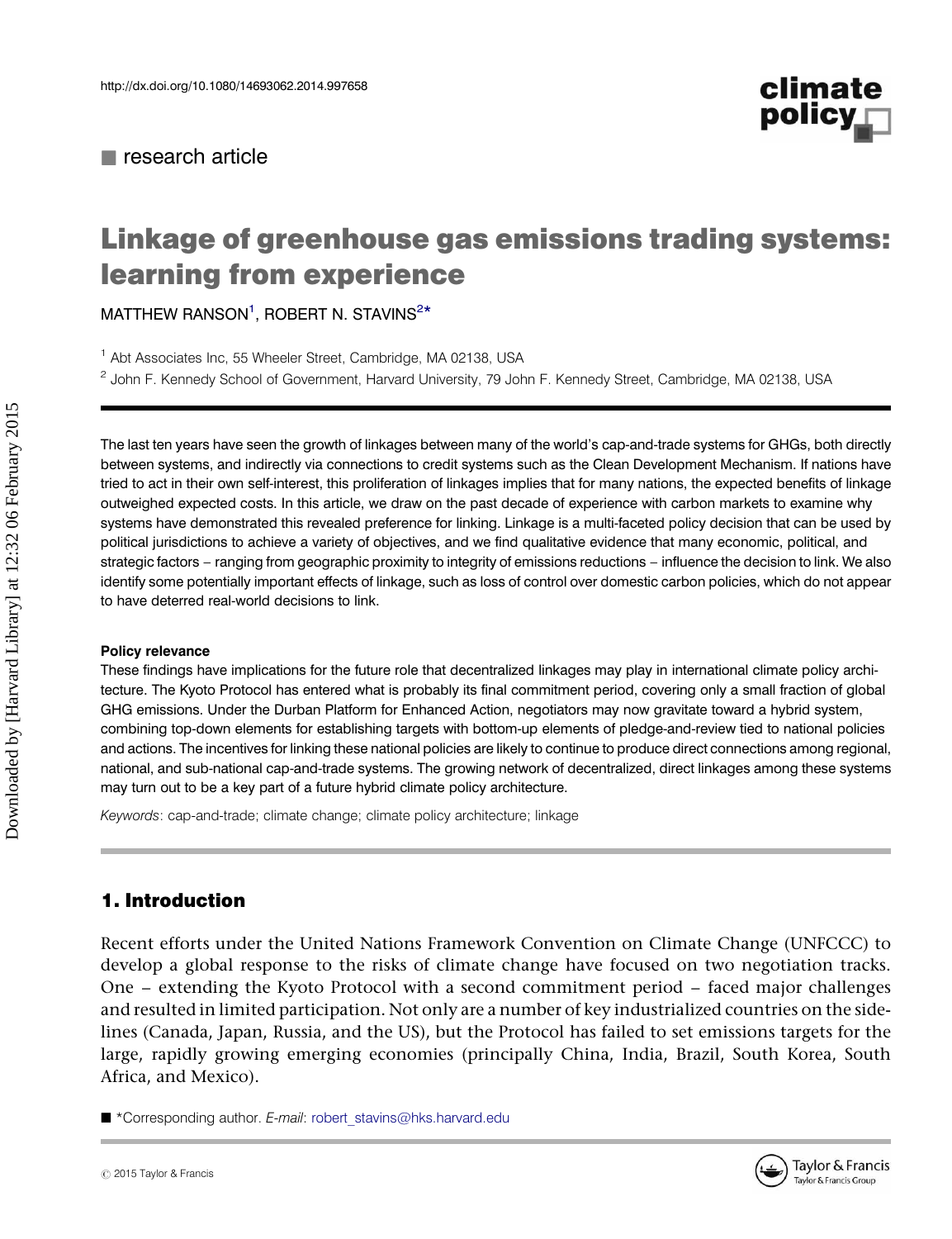A second track – negotiations based on the roadmap known as the Durban Platform for Enhanced Action – may eliminate the historical distinction in climate commitments between developed (Annex I) and developing (non-Annex I) countries. However, despite the Durban Platform's stated commitment to reach agreement on a new global climate regime by 2015, the history of international climate negotiations suggests that reaching a broad top-down international agreement to address climate change is likely to be extraordinarily difficult.

Given these challenges, the countries of the world have increasingly turned their attention in the UNFCCC negotiations to the possibility of a hybrid climate policy architecture for the 2015 agreement – one that would include top-down elements, for example, for monitoring, reporting, and verification, with a bottom-up pledge-and-review system, where each country would specify its own targets based upon domestic political feasibility. The most politically realistic mechanism for such a system to be cost-effective – and thus able to achieve more ambitious global emissions reductions – would be for it to facilitate decentralized linkages among regional, national, and sub-national climate policies (which in many jurisdictions have taken the form of emissions trading systems).

Such a system would require the ability of nations to form bilateral and multilateral agreements in which they would link their cap-and-trade systems by accepting each other's allowances or credits. In principle, the links could create cost savings and market liquidity for connected systems, while achieving the same aggregate reductions in GHG emissions. The linkage agreements could also provide mechanisms for countries to coordinate and harmonize their emissions caps, price controls, and other design features. Such decentralized linkage could augment and complement other elements of an international hybrid policy architecture.

One key question about this type of climate policy architecture is whether it can generate a sufficient quantity of GHG emissions reductions at reasonable cost (Heitzig, [2013\)](#page-15-0). To help address this question, we draw on the past decade of experience with carbon markets to examine why systems choose to link, so that we can better assess the role that decentralized linkages may play in future international climate policy.

Two conclusions emerge about motivations for linkage. First, there exists a significant revealed preference for linking emissions trading systems. The last ten years have seen the organic growth of linkages between many of the world's cap-and-trade systems, both directly between systems, and indirectly via connections with credit systems such as the Clean Development Mechanism (CDM). This proliferation of linkages implies that for many nations the expected benefits of linkage outweigh expected costs.

Second, the decision to develop a link between two systems depends on a variety of economic, political, and strategic factors. Although it may seem obvious that the primary goal of linkage is to achieve the same level of emissions reductions at a lower cost, linkage is a multi-faceted policy decision used by political jurisdictions to achieve a variety of objectives. Many factors – ranging from geographic proximity to integrity of emissions reductions – influence decisions about linking. The evidence we present in this article is primarily qualitative, as the number of systems that have linked is not sufficient for reliable statistical analysis.

Because a global offset market is not emerging, achieving near-term cost savings through a system of indirect linkages is unlikely. Furthermore, delinking by New Jersey and Australia demonstrates that linkages can easily be undone, implying that linkages may not survive changes in domestic political support. Nonetheless, the many economic and political incentives for linking are likely to continue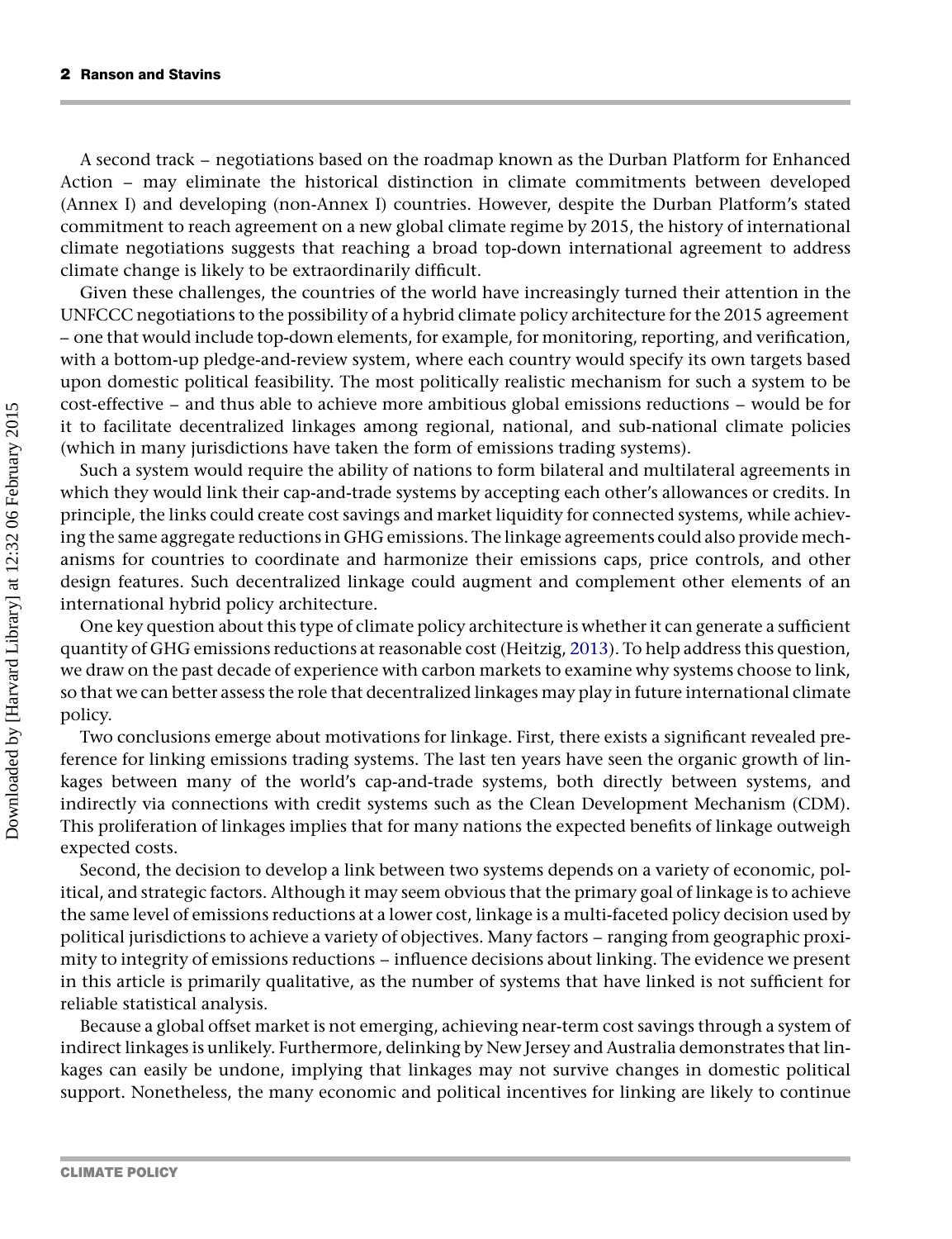to produce direct connections among regional, national, and sub-national cap-and-trade systems. Although a bottom-up architecture may produce relatively modest global emissions reductions in the short term, it is likely to be more feasible politically than a stringent top-down agreement.

The remainder of this paper is organized as follows. Section 2 presents evidence of how economic, political, and strategic factors have influenced decisions about linkage. Section 3 evaluates the potential role of linkage in global climate policy architecture. Section 4 concludes.

## 2. Economic, political, and strategic determinants of linkage

Many jurisdictions have revealed their preference for linking their domestic cap-and-trade policies with those of other jurisdictions. As of May 2014, there were international, regional, national, or sub-national cap-and-trade systems operating or scheduled for launch in 36 countries. These include the European Union Emissions Trading Scheme (EU ETS), the Regional Greenhouse Gas Initiative (RGGI) in the northeast US, the AB-32 system in California, eight regional pilots in China, and emissions trading systems in Kazakhstan, New Zealand, Quebec, Switzerland, South Korea, and Tokyo (World Bank,  $2014$ ).<sup>[1](#page-13-0)</sup> Most have established or proposed at least one linkage with another cap-andtrade or credit system [\(Table 1](#page-3-0)). More discussion of these linkages is provided in the online supplementary material, as well as of other forms of non-traditional linkage.

The existence of these linkages implies that for the participating jurisdictions, the expected economic and political benefits of linkage outweigh expected costs. Of course, there are also many pairs of systems that, to date, have implicitly demonstrated a preference for not linking with each other. California and Quebec have not linked with the CDM, and the EU ETS has not linked with any of the North American systems. Some of these unrealized links will become critical in the future. This motivates an important question: why do systems choose to link or not to link?

Although it may seem obvious that the primary goal of linkage is to achieve the same level of emissions reductions at lower cost, linking is a multi-faceted policy decision that can be used by political jurisdictions to achieve a variety of objectives (Flachsland, Marschinski, & Edenhofer, [2009\)](#page-15-0). We consider many factors – ranging from geographic proximity to integrity of emissions reductions – that may influence the decision to link.

#### 2.1. Geographic proximity

The single most significant predictor of systems linking may be geographic proximity [\(Table 1](#page-3-0)). The EU Member States are linked through the EU ETS; the northeastern US states are linked through RGGI; Quebec and California will link in 2014; and many aspects of New Zealand's cap-and-trade system were chosen for compatibility with Australia's (previously) planned system.

Analyses of negotiated trade agreements can provide some insight into this pattern, because one of the most robust findings from such analyses is that trade agreements are most likely between nations that are near each other (Tinbergen, [1962\)](#page-16-0), a fact that is largely attributed to transportation costs and market information. Likewise, linkage could be facilitated if nearby jurisdictions also have similar environmental goals and economic conditions, a history of productive engagement on other issues, and familiarity with and connections between each other's regulatory and political systems. Linkages with neighbours may also be significantly more palatable to domestic audiences. Anecdotal evidence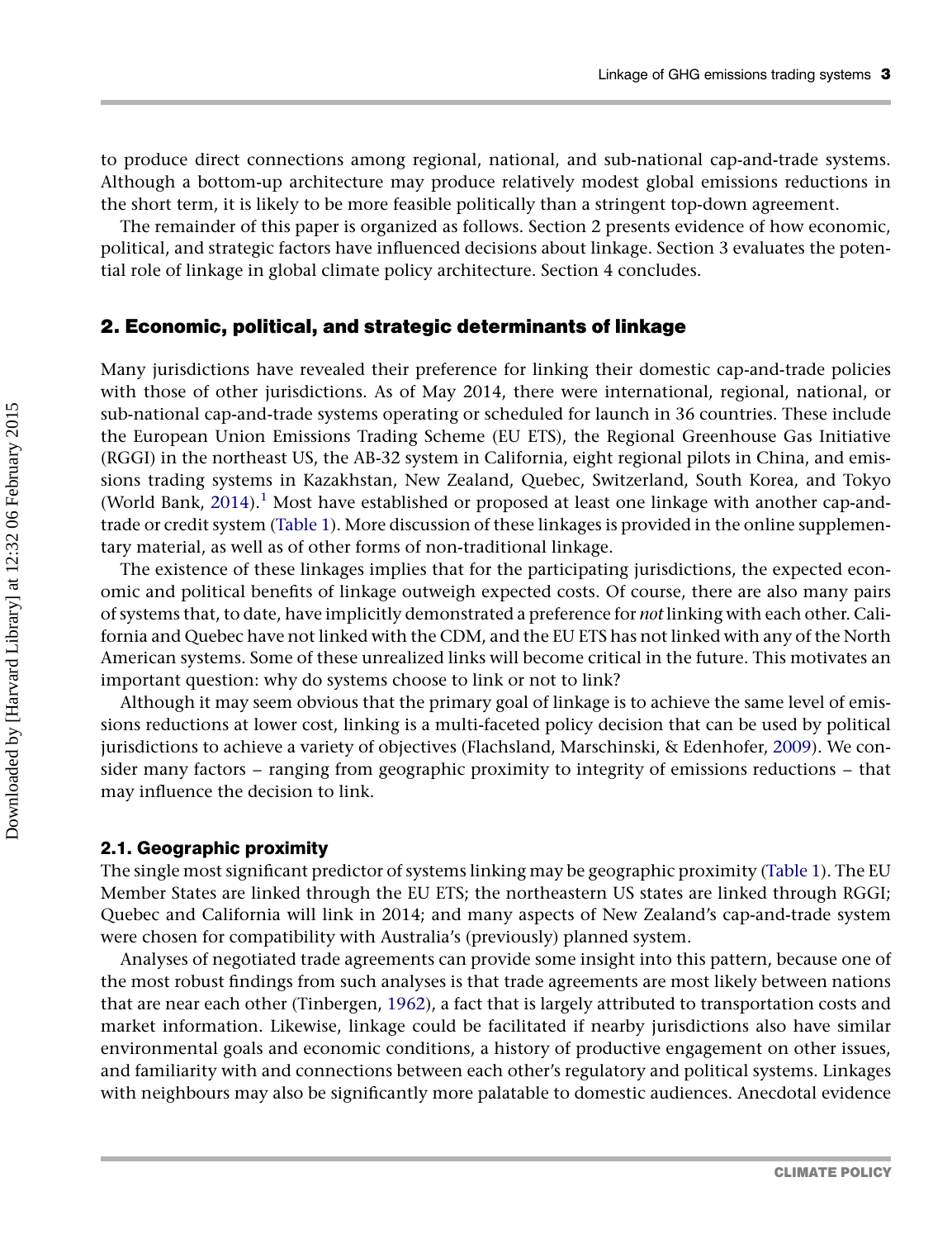<span id="page-3-0"></span>÷

## Table 1 Linkages between emissions trading systems

|                                                       |                      | Type of   | Enact.            | Effect. | Prices at<br>enactment |                           | Caps<br>(MtCO <sub>2</sub> ) |           |              | Notes and      |
|-------------------------------------------------------|----------------------|-----------|-------------------|---------|------------------------|---------------------------|------------------------------|-----------|--------------|----------------|
| System 1                                              | System 2             | linkage   | date              | date    | #1                     | #2                        | #1                           | #2        |              | references     |
| Linkages among cap-and-trade systems                  |                      |           |                   |         |                        |                           |                              |           |              |                |
| 27 EU nations                                         | (via the EU<br>ETS)  | Multi     | 2003              | 2005    | None                   | <b>NA</b>                 | Varied                       | 2299      |              | 1, 12          |
| Norway                                                | EU ETS               | One-way   |                   | 2005    |                        |                           |                              |           |              | 10             |
| Norway                                                | EU ETS               | Multi     | 2007              | 2008    | €0                     | €20                       | 15                           | 2080      |              | $\overline{c}$ |
| Iceland                                               | EU ETS               | Multi     | 2007              | 2008    | None                   | €20                       | $\mathbf 0$                  | 2080      | $\mathsf{a}$ | $\overline{c}$ |
| Liechtenstein                                         | EU ETS               | Multi     | 2007              | 2008    | None                   | €20                       | 18                           | 2080      |              | $\overline{c}$ |
| Switzerland                                           | EU ETS               | Two-way   | b                 |         |                        |                           |                              |           |              | 3              |
| Australia                                             | EU ETS               | One-way   | 2013 <sup>b</sup> | 2014    | AU\$25                 | €7-€8                     | <b>TBD</b>                   |           | $\mathbf C$  | 4, 11          |
| Australia                                             | EU ETS               | Two-way   | b                 | 2018    | AU\$25                 | €7-€8                     | <b>TBD</b>                   | 1852      |              | 4              |
| Australia                                             | New Zealand          | Two-way   | b                 |         |                        |                           | <b>TBD</b>                   |           |              | 5              |
| Australia                                             | EU ETS, NZ           | Delinking | 2014              | 2014    |                        |                           |                              |           |              | 24             |
| California                                            | Quebec               | Two-way   | 2012/13           | 2014    | \$14                   | None                      | 160                          | 25        |              | 6, 14, 15      |
| 10 US states                                          | (RGGI)               | Multi     | 2005              | 2009    | None                   | <b>NA</b>                 | Varied                       | 168       | d            | 7              |
| <b>RGGI</b>                                           | Any CAT              | One-way   | 2005              | 2009    | None                   | $\epsilon$ 9/             | 168                          | 2299      | $_{\rm e}$   | 8              |
|                                                       | system               |           |                   |         |                        | <b>EUA</b>                |                              |           |              |                |
| <b>RGGI</b>                                           | Any CAT              | Delinking | 2013              | 2014    | \$3                    | $\epsilon$ <sub>5</sub> / | 91                           | 2299      | $_{\rm e}$   | 9              |
|                                                       | system               |           |                   |         |                        | <b>EUA</b>                |                              |           |              |                |
| New Jersey                                            | <b>RGGI</b>          | Delinking | 2011              | 2012    | \$2                    | \$2                       | 21                           | 150       |              | 13             |
| Linkages from cap-and-trade systems to credit systems |                      |           |                   |         |                        |                           |                              |           |              |                |
| EU ETS Phase 1                                        | <b>CDM</b>           | One-way   | 2004              | 2005    | €9                     | \$5                       | 2299                         | <b>NA</b> | f            | 1, 16, 17      |
| EU ETS Phase 2                                        | <b>CDM</b>           | One-way   | 2004              | 2008    | €9                     | \$5                       | 2299                         | <b>NA</b> | f            | 1, 16, 17      |
| EU ETS Phase 3                                        | <b>CDM</b>           | One-way   | 2004              | 2013    | €9                     | \$5                       | 2299                         | <b>NA</b> | f,g          | 1, 16, 22      |
| EU ETS Phase 2                                        | Il.                  | One-way   | 2004              | 2008    | €9                     | \$6                       | 2299                         | <b>NA</b> | f            | 1, 16, 18      |
| EU ETS Phase 3                                        | Non-LDC CDM          | Delinking | 2012              | 2013    | €6                     | $\epsilon$ 4              | 2084                         | <b>NA</b> |              | 26             |
| Switzerland                                           | <b>CDM</b>           | One-way   | 1999              | 2008    | None                   | $$4 - $7$                 | <b>NA</b>                    | <b>NA</b> |              | 17, 19         |
| New Zealand                                           | CDM, JI, RMU         | One-way   | 2008              | 2008    | None                   | €11                       | <b>NA</b>                    | <b>NA</b> |              | 17, 20, 21     |
| Australia                                             | CDM, JI              | One-way   | 2011              | 2012/15 | None                   | €6                        | <b>TBD</b>                   | <b>NA</b> |              | $\overline{4}$ |
| <b>RGGI</b>                                           | Any credit           | One-way   | 2005              | 2009    | None                   | $$5 - 8$                  | 110                          | <b>NA</b> | $_{\rm e}$   | 8              |
|                                                       | system               |           |                   |         |                        |                           |                              |           |              |                |
| <b>RGGI</b>                                           | Any credit<br>system | Delinking | 2013              | 2014    | None                   | \$5                       | 165                          | <b>NA</b> | $_{\rm e}$   | 9              |
| California                                            | Acre and<br>Chiapas  | One-way   | b                 |         |                        |                           |                              | <b>NA</b> |              | 25             |

Continued

۰

۰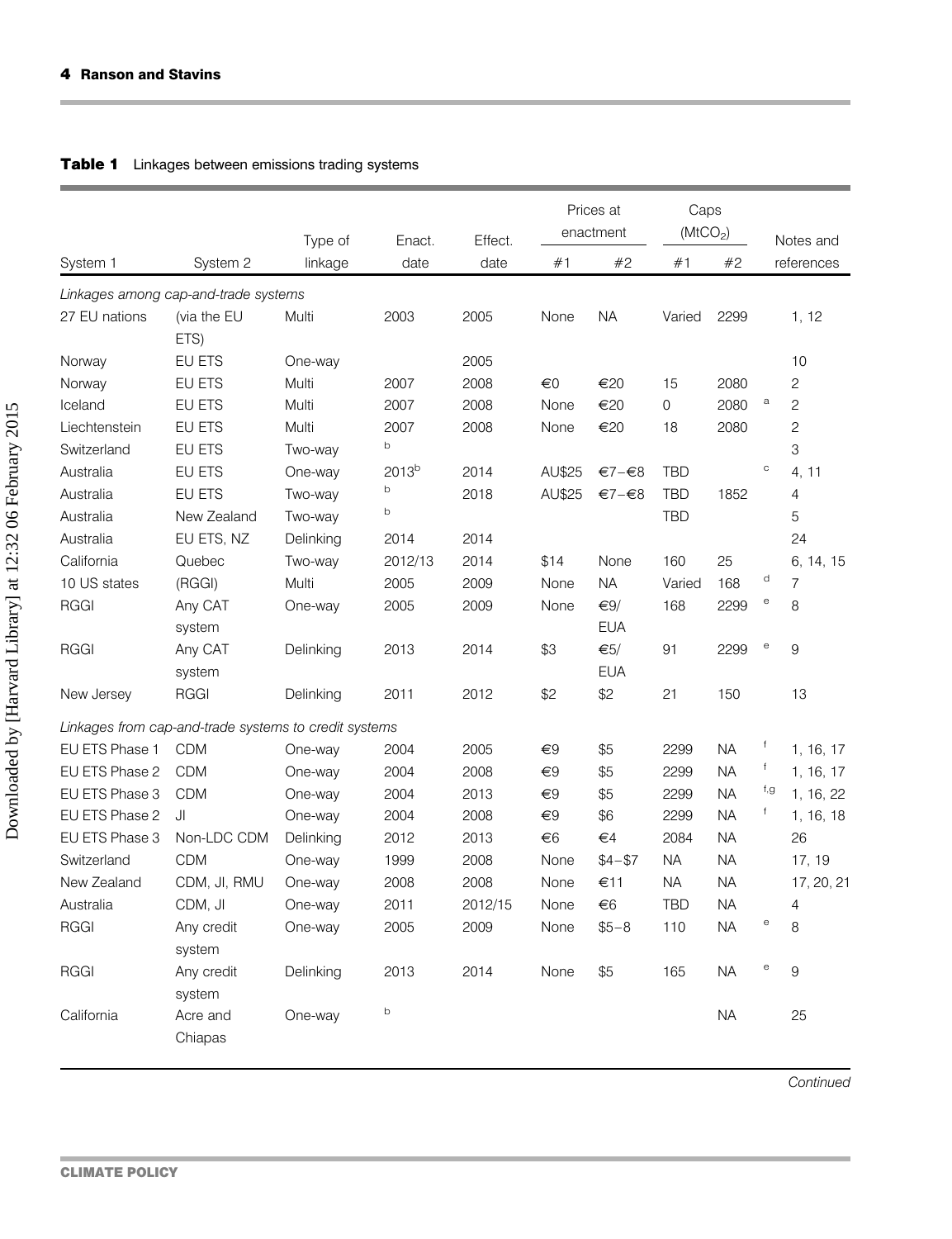|           |                     | Type of | Enact. | Effect. | Prices at<br>enactment |      | Caps<br>(MtCO <sub>2</sub> ) |           | Notes and  |  |
|-----------|---------------------|---------|--------|---------|------------------------|------|------------------------------|-----------|------------|--|
| System 1  | System 2            | linkage | date   | date    | #1                     | #2   | #1                           | #2        | references |  |
| Quebec    | Acre and<br>Chiapas | One-way | b      |         |                        |      |                              | <b>NA</b> | 25         |  |
| Tokyo ETS | <b>CDM</b>          | One-way | 2008   | 2010    | \$142                  | \$18 | 13                           | <b>NA</b> | h<br>23    |  |

#### Table 1 Continued

Sources: 1, European Parliament [\(2004](#page-14-0)); 2, European Commission ([2007b\)](#page-14-0); 3, European Commission ([2010\)](#page-14-0); 4, Australian Government [\(2013](#page-13-0)); 5, Combet and Groser ([2011\)](#page-14-0); 6, CA ARB ([2013a](#page-14-0)); 7, RGGI [\(2008](#page-15-0)); 8, RGGI [\(2013a\)](#page-15-0); 9, RGGI ([2013b\)](#page-15-0), Mehling and Haites [\(2009](#page-15-0)); 10, Sopher and Mansell ([2013\)](#page-15-0); 11, European Commission [\(2012](#page-14-0), [2013a\)](#page-14-0); 12, European Commission [\(2007a\)](#page-14-0); 13, NJ.com ([2011\)](#page-15-0); 14, CA ARB [\(2013b](#page-14-0)); 15, Québec MDDEFP ([2013](#page-15-0)); 16, Sijm [\(2009](#page-15-0)); 17, UNDP [\(2009](#page-16-0)); 18, Allen Consulting [\(2005](#page-13-0)); 19, Sopher and Mansell [\(2013](#page-16-0)); 20, New Zealand Parliament ([2008](#page-15-0)); 21, New Zealand Ministry of the Environment [\(2011](#page-15-0)); 22, European Commission ([2013b\)](#page-14-0); 23, EDF/IETA ([2013\)](#page-14-0); 24, ClimateWire [\(2013c\)](#page-14-0); 25, EDF ([2010\)](#page-14-0); 26, European Commission [\(2011](#page-14-0)).

Notes: NA, not applicable; TBD, to be determined. <sup>a</sup>Per EEA Joint Committee decision 146/2007, Iceland did not submit a National Allocation Plan for EU ETS Phase II, because it had no installations large enough to be covered by the cap-and-trade system.<sup>b</sup>Indicates a proposed linkage.<sup>c</sup>Participants in Australia's system may use EUAs for up to 50% of their compliance obligations.<sup>d</sup>The RGGI states signed an MOU in 2005, and then each passed authorizing legislation between 2006 and 2008.<sup>e</sup>The original Model Rule included language in section XX-10.3(b)(1) that allowed the use of allowances from foreign cap-and-trade systems or credit systems (including Kyoto flexibility mechanisms) if RGGI allowance prices exceeded a 'two-stage price trigger event' that began at \$10 in 2005 and increased by roughly 2% each year. The 2013 amendments to the Model Rule eliminated this linkage.<sup>f</sup>Credit price reflects pre-compliance offsets for which seller assumes risk.<sup>g</sup>Under recent proposed rules, EU ETS participants will be entitled to use international credits during the 2012–2020 period up to the higher of two limits: (1) the international credit entitlement specified in the national allocation plan for Phase 2 or (2) 11% of the free allocation of EU allowances granted to them in that period.<sup>h</sup>Use of CDM credits is allowed only if domestic prices exceed a threshold, and if Tokyo-based credits are used as well.

from California, where some legislators have expressed concerns about linking to 'far-flung jurisdictions' (ClimateWire, [2013a\)](#page-14-0), is consistent with this.

## 2.2. Cost-effectiveness

The most important economic motivation for linking may be the anticipated cost savings that come from the reallocation of abatement effort between systems with different marginal abatement costs. The system with the higher marginal cost benefits from purchasing relatively inexpensive allowances from the other system, allowing it to achieve its emission reduction goals at a lower cost. Conversely, the system with the lower marginal cost benefits from selling its allowances at higher prices, resulting in an inflow of revenue.

The net welfare gains from linking can be substantial (Carbone, Helm, & Rutherford, [2009](#page-14-0)). The best existing example may be the link between the EU ETS and the CDM, which has allowed regulated EU firms to purchase offsets from developing countries. Trotignon [\(2010\)](#page-16-0) suggests that, between 2008 and 2009, EU ETS installations saved at least  $\epsilon$ 280 million by purchasing Certified Emission Reductions (CERs) instead of making higher-cost domestic emissions reductions. Future projections also suggest large potential savings: for example, Gavard, Winchester, Jacoby, and Paltsev [\(2011\)](#page-15-0) estimate that, by linking to a Chinese system with a business-as-usual cap, the costs of a 30% reduction in US  $CO<sub>2</sub>$ emissions by 2030 would be cut by more than half.

However, for some jurisdictions, other concerns – such as the environmental integrity of offsets – may be more important than cost savings. For example, the EU ETS has effectively delinked from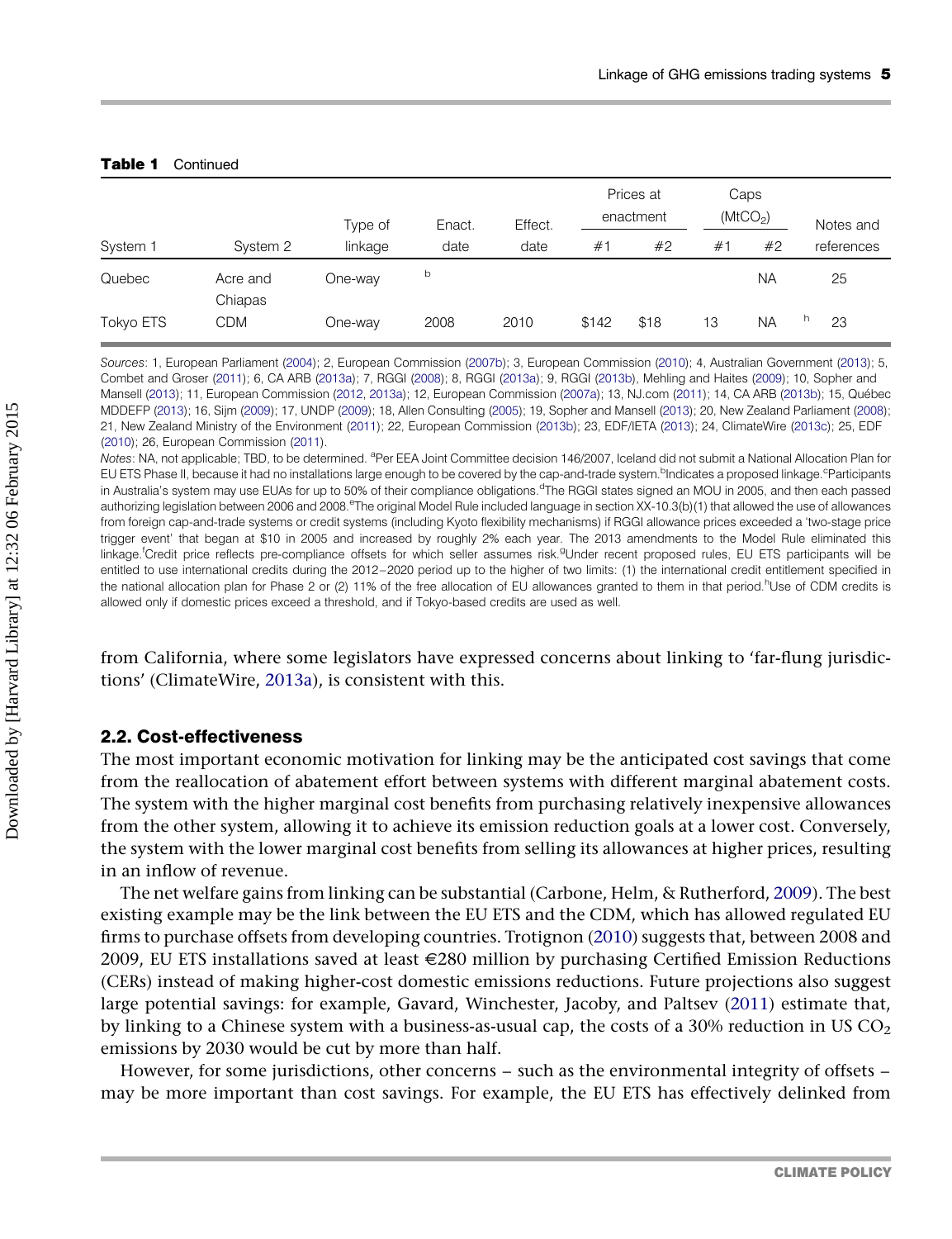the CDM for the post-2012 period. Furthermore, many potentially cost-saving bilateral linkages have not occurred at all, such as California–RGGI and EU–California. Finally, it is possible that the macroeconomic welfare effect of linkage might be negative for some countries, for example, due to an interaction with a distortionary domestic tax system (Babiker, Reilly, & Viguier, [2004](#page-13-0)).

# 2.3. Distributional impacts

Although the social welfare gains from linkage are important, the distribution of welfare impacts across regulated entities is also likely to matter (Newell, Pizer, & Raimi, [2013](#page-15-0)). Not all regulated entities benefit from linkage, and whether individual firms are net losers or winners will depend on their marginal abatement costs, whether they are in the higher-cost or lower-cost linked system, and how allowances are initially allocated (via grandfathering or auctioning).

The relative political power of winners and losers could have strong impacts on governmental support for linking with another system. For example, the cost savings available from linkage may play well to regulated businesses in the higher-cost system, and high allowance prices may be popular with constituents that receive free allowances in the lower-cost system. On the other hand, large international revenue transfers may be a political liability in the system that makes payments. The interaction of allocation mechanisms and political incentives for linkage is a topic for future research. For example, while firms might oppose a cap-and-trade system with auctioned permits, after enactment such a system would provide regulated firms with financial incentives to support linkage to systems with lower allowance prices.

# 2.4. Market liquidity and price stabilization

In principle, by increasing and diversifying the number of buyers and sellers in a carbon market, linkage can provide the dual benefits of increased liquidity and reduced price volatility. This is particularly important for smaller cap-and-trade systems with few participants. In fact, nearly all of the smallest cap-and-trade systems have taken steps to link with other systems. For example, Norway created a one-way link with the EU ETS in 2005, and then joined the EU ETS in 2008, New Zealand's ETS and the Japanese voluntary ETS have established one-way links to the CDM, and Switzerland is negotiating a two-way link with the EU ETS.

Linkage does appear to have increased the overall liquidity of allowance markets in these small capand-trade systems, but its contribution to price stability has been mixed (Mundaca & Richter, [2013\)](#page-15-0). Although linkage may have reduced day-to-day fluctuations in prices, it has also increased the exposure of small systems to systematic risk. For example, due to New Zealand's decision to allow unrestricted use of Kyoto credits, New Zealand Unit (NZU) prices largely tracked CDM prices, which are in turn dependent on EU ETS prices. The collapse of European Union Allowance (EUA) prices in 2011 and 2012 propagated through this indirect linkage and led to a similar decline in NZU prices [\(Figure 1\)](#page-6-0).

# 2.5. Domestic opposition to cap-and-trade

Supportive domestic political leadership is a necessary condition for the adoption of a cap-and-trade system, and, by extension, the decision to link (or de-link) with another jurisdiction. Consider two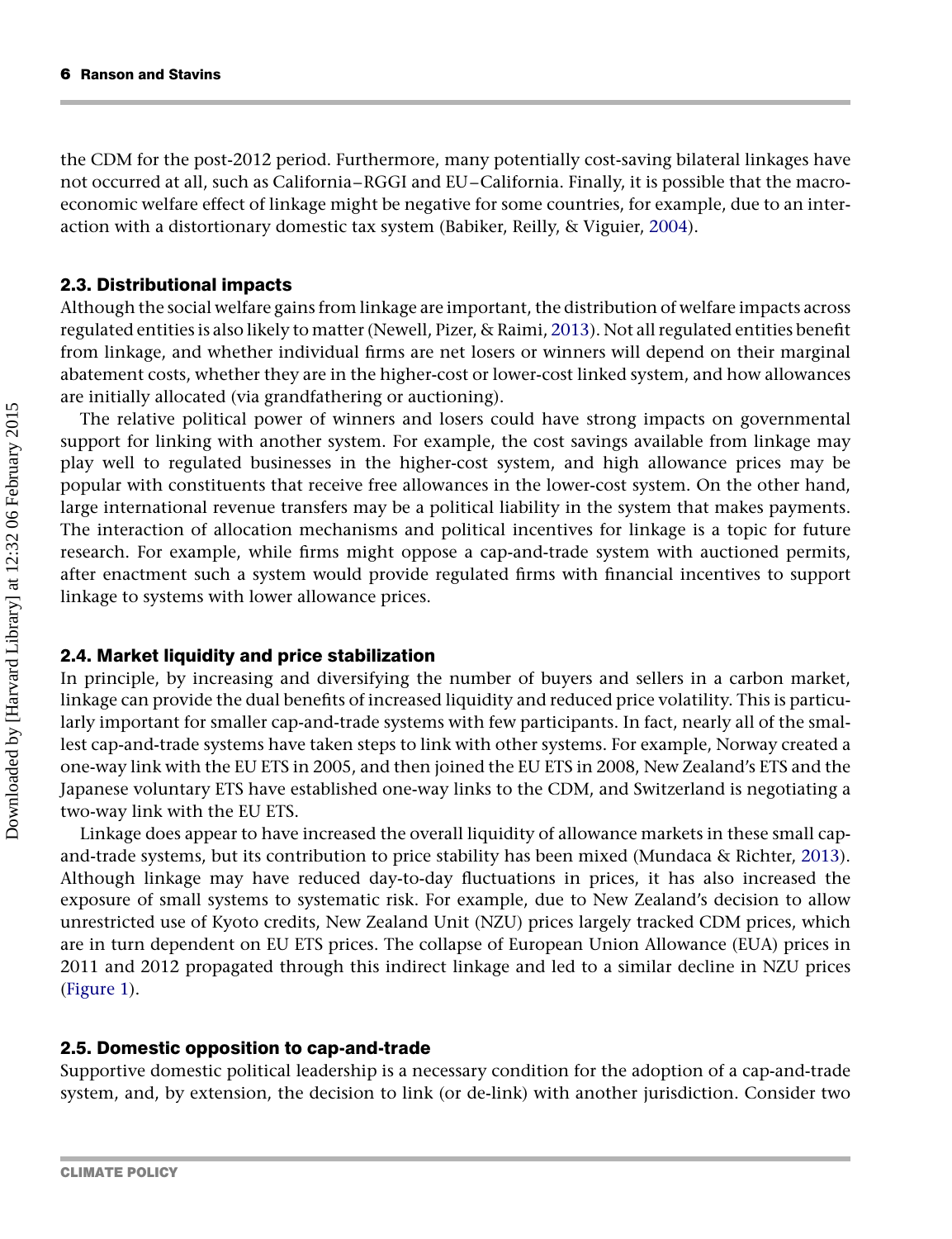<span id="page-6-0"></span>

recent examples of elected politicians who have decided to eliminate their domestic cap-and-trade systems, thus effectively delinking from other emissions trading systems. First, in November 2011, Governor Chris Christie of New Jersey announced that he was issuing an executive order that would withdraw his state from RGGI (NJ.com, [2011](#page-15-0)). New Jersey's exit resulted in the retirement of 21 million short tons of  $CO<sub>2</sub>$  allowances (relative to a total RGGI cap of 150 million short tons).

Second, in July 2014, the newly elected Australian government, led by Prime Minister Tony Abbott, passed legislation to terminate Australia's plans to move to a cap-and-trade system (Taylor & Hoyle, [2014\)](#page-16-0). This decision ended the previous government's negotiated deal for a one-way link with the EU ETS starting in 2014 and a two-way link starting in 2018.

#### 2.6. International political strategy

Linkages are agreements between political jurisdictions, and, like other forms of international cooperation, they can involve strategic political behaviour. First, some nations may see linkage as a way to build support for international climate action by demonstrating leadership, coordinating policies, and developing mutual trust. The European Commission website states that:

Linking the EU ETS with other cap-and-trade systems offers several potential benefits, including reducing the cost of cutting emissions, increasing market liquidity, making the carbon price more stable, leveling the international playing field and supporting global cooperation on climate change. (European Commission, [2013a](#page-14-0); emphasis added)

Second, nations may be coerced into linkage as a condition for receiving other benefits. The eastern European Member States of the EU are a prime example. Many of these countries would have preferred not to join the EU ETS, but agreed to participate in multilateral linkage as a condition of receiving the 'club benefits' of EU membership (Ellerman & Buchner, [2007](#page-14-0)).

Finally, nations may use linkage as a 'carrot' to encourage the development of foreign emissions trading systems. In 2013, the EU ETS ceased accepting new offsets from CDM projects located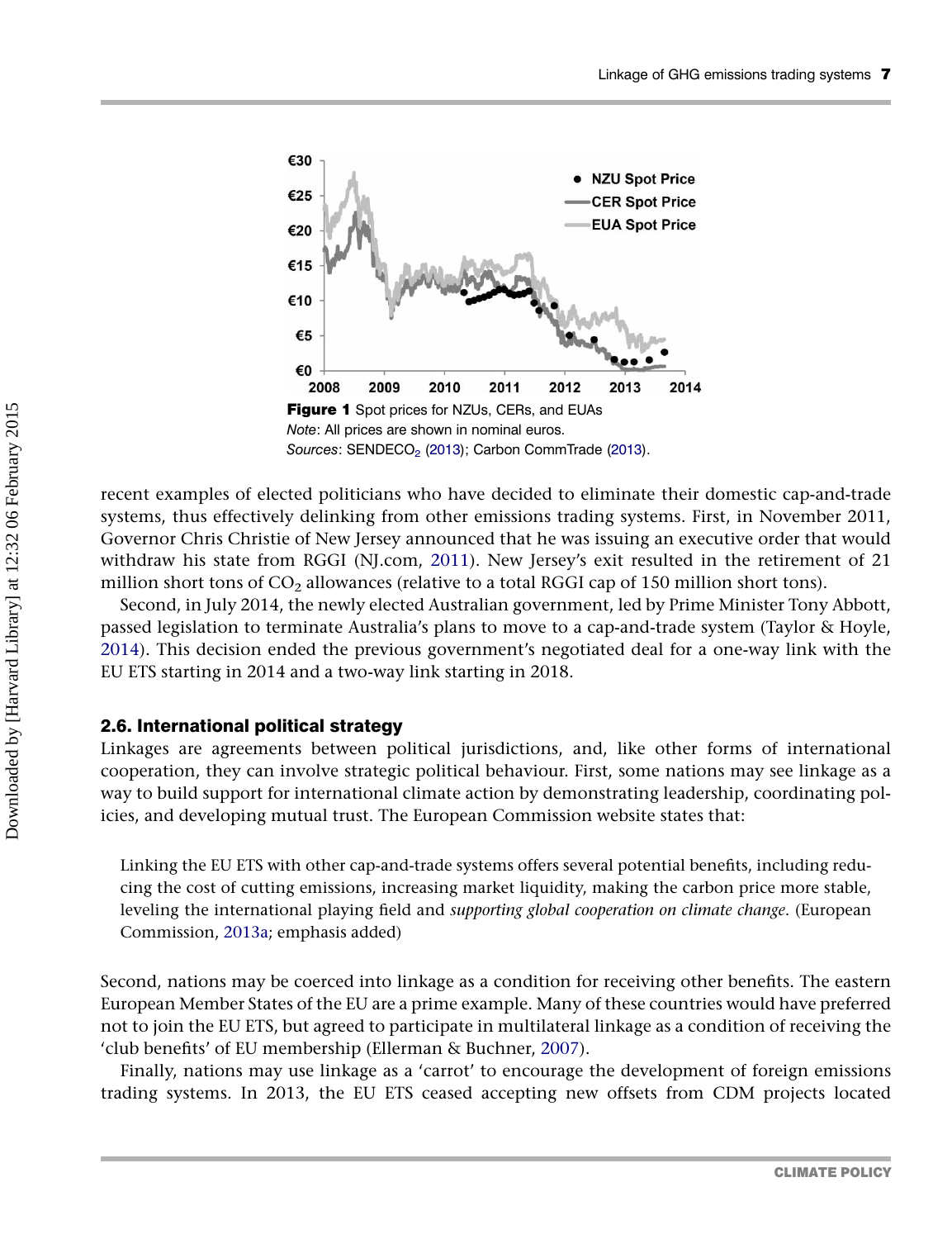outside of Least Developed Countries (LDCs), a decision that effectively excludes China and India (which together have produced 68% of CDM offsets to date) from selling CERs to the European market. This policy change is at least partially intended to encourage these two important emitters to develop their own cap-and-trade systems. The European Commission ([2011](#page-14-0)) states that '[w]hile initially the use of international credits was allowed for cost-effective compliance, this has been complemented with the objective of actively using the leverage the EU possesses as the by far most important source of demand for international credits.'

#### 2.7. Reduced integrity of emissions reductions

Linkage can mean accepting some uncertainty about the quality of allowances or credits that are purchased from a linked system. This problem is particularly acute for links with credit systems, which suffer from imperfect additionality, the challenge of determining whether a claimed emissions reduction would have occurred anyway in the absence of the offset programme. As the world's largest credit system, the CDM has come under particular criticism about the limited additionality of its offsets. At the extreme, early CDM offsets for the destruction of hydrofluorocarbons may have had the perverse effect of creating incentives to build additional refrigerant-producing factories solely for the purpose of destroying their HFC-23 emissions (Carbon Trust, [2009](#page-14-0)). This problem had a clear effect on linkage: in 2013, the EU ETS ceased accepting CDM offsets based on HFC-23 destruction.

Even direct linkages with another cap-and-trade system can lead to problems with integrity of emissions reductions (Jaffe, Ranson, & Stavins, [2010](#page-15-0)). The issue is leakage: the incentive for firms in the lower-price system to move their emissions-generating economic activity to an unregulated jurisdiction, to avoid paying the higher post-linkage allowance price. Australia's previous government, for example, had expressed reluctance to link to sub-national systems due to concerns about leakage, because firms in sub-national systems may find it particularly easy to relocate to an unregulated jurisdiction within the same country (Bushnell, [2013\)](#page-13-0).

#### 2.8. Domestic abatement incentives

One of the primary effects of linkage is to reduce the price of allowances in the system that originally had a higher permit price. However, there are some reasons why a lower allowance price may be undesirable. Some jurisdictions may use cap-and-trade to establish domestic price incentives for investments in low-carbon infrastructure or technological innovation (Calel & Dechezlepretre, [2012](#page-13-0)). The lower post-linkage price will reduce these investment incentives. Similar issues may arise for capand-trade systems that are based on some notion of moral responsibility – the idea that domestic firms 'should' reduce their own emissions, instead of paying foreign firms to make equivalent emissions reductions.

In practice, widespread limits on the use of offsets from credit systems appear to be motivated by the desire to establish domestic abatement incentives. Most cap-and-trade systems place relatively strict limits on offset use [\(Table 2\)](#page-8-0). Except for New Zealand, no system allows more than 20% of emissions to be covered with offsets, and few allow more than 10%. Although this doubtless reflects concerns about additionality, it is also motivated by the stated goal in many systems of achieving emissions reductions domestically.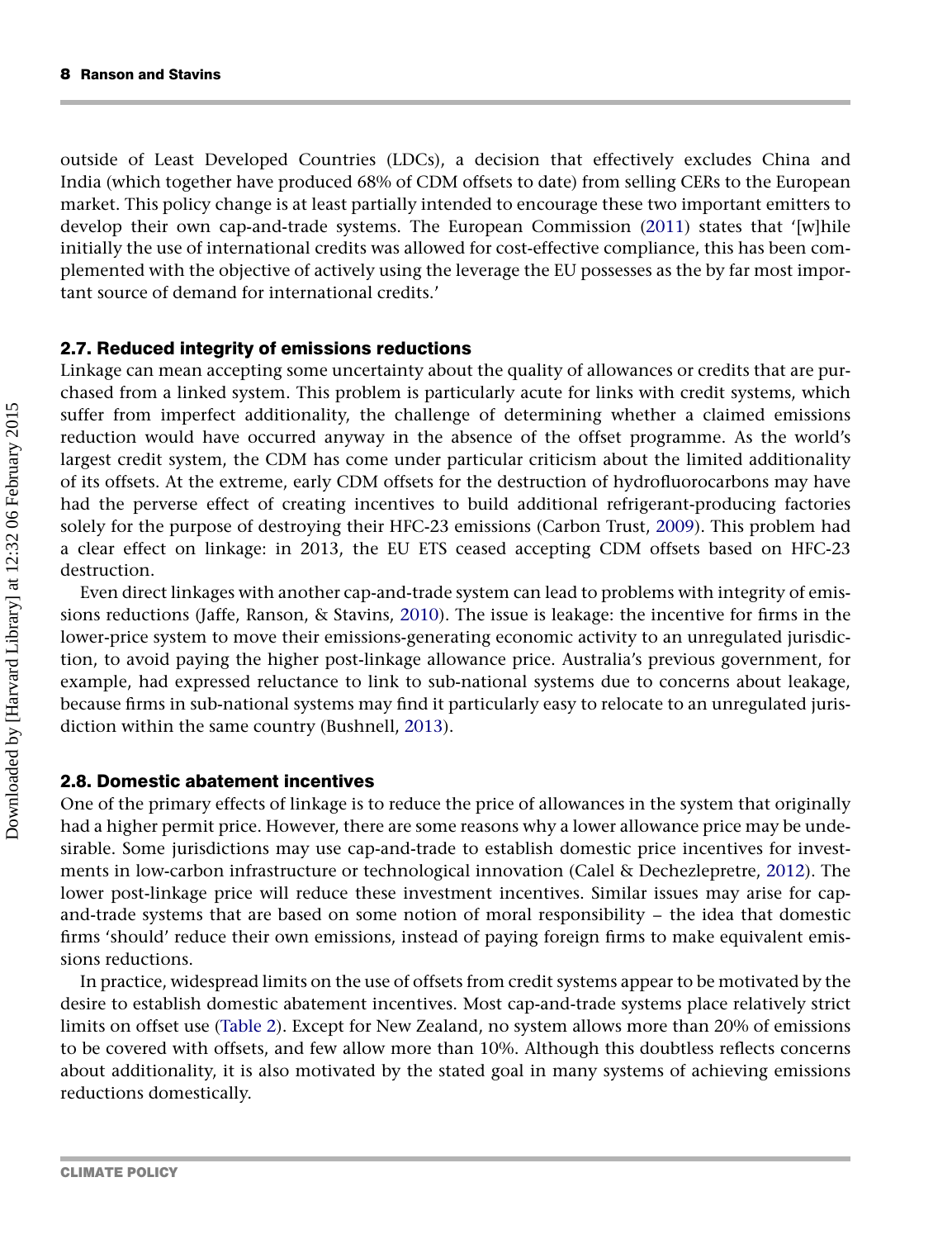#### <span id="page-8-0"></span>2.9. Legal compatibility

The legal frameworks that support most cap-and-trade systems are based on authorizing legislation that is implemented via regulations issued by an executive agency. For a link to be possible, the

| System                                    | Period    | Limit as percent of cap <sup>a</sup> |  |  |
|-------------------------------------------|-----------|--------------------------------------|--|--|
| EU ETS <sup>b</sup>                       | 2013-2020 | Varies                               |  |  |
| EU ETS: Austria                           | 2008-2012 | 10                                   |  |  |
| EU ETS: Belgium                           | 2008-2012 | 8.4                                  |  |  |
| EU ETS: Czech Republic                    | 2008-2012 | 10                                   |  |  |
| EU ETS: Estonia                           | 2008-2012 | $\mathbf 0$                          |  |  |
| EU ETS: Finland                           | 2008-2012 | 10                                   |  |  |
| EU ETS: France                            | 2008-2012 | 13.5                                 |  |  |
| EU ETS: Hungary                           | 2008-2012 | 10                                   |  |  |
| EU ETS: Germany                           | 2008-2012 | 12                                   |  |  |
| EU ETS: Greece                            | 2008-2012 | 9                                    |  |  |
| EU ETS: Ireland                           | 2008-2012 | 10                                   |  |  |
| EU ETS: Italy                             | 2008-2012 | 14.99                                |  |  |
| EU ETS: Latvia                            | 2008-2012 | 10                                   |  |  |
| EU ETS: Lithuania                         | 2008-2012 | 20                                   |  |  |
| EU ETS: Luxembourg                        | 2008-2012 | 10                                   |  |  |
| EU ETS: Netherlands                       | 2008-2012 | 10                                   |  |  |
| EU ETS: Poland                            | 2008-2012 | 10                                   |  |  |
| EU ETS: Slovakia                          | 2008-2012 | $\overline{7}$                       |  |  |
| EU ETS: Slovenia                          | 2008-2012 | 15.76                                |  |  |
| EU ETS: Spain                             | 2008-2012 | 20                                   |  |  |
| EU ETS: Sweden                            | 2008-2012 | 10                                   |  |  |
| EU ETS: UK                                | 2008-2012 | 8                                    |  |  |
| <b>Swiss ETS</b>                          | $2008 -$  | 8                                    |  |  |
| New Zealand ETS                           | $2008 -$  | Unlimited                            |  |  |
| Australia's Clean Energy Act <sup>c</sup> | $2012 -$  | 12.5                                 |  |  |
| <b>RGGI<sup>d</sup></b>                   | $2009 -$  | 3.3                                  |  |  |
| California's CAT system <sup>e</sup>      | $2013 -$  | 8                                    |  |  |
| Quebec's CAT system <sup>e</sup>          | $2013 -$  | 8                                    |  |  |
|                                           |           |                                      |  |  |

Table 2 Limits on the use of offset credits

Sources: See text and European Commission ([2007a](#page-14-0), [2013b](#page-14-0)).

Notes:<sup>a</sup>The limits presented in this table apply per regulated entity.

c From 2012 to 2015, the government may impose a fee of AU\$15 to AU\$17 per credit. The 12.5% limit applies to Kyoto credits (ERUs and CERs). <sup>d</sup>RGGI's limit rises to 5% if allowance prices exceed \$7, and to 10% if allowance prices exceed approximately \$10.

e<br>Neither California nor Quebec recognize offsets from UNFCCC flexibility mechanisms, although California has recently completed an MOU with the goal of eventually allowing deforestation credits from the states of Acre, Brazil, and Chiapas, Mexico.

bUnder new proposed rules, EU ETS participants will be entitled to use CDM and JI credits during the 2012-2020 period up to the higher of two limits: (1) the international credit entitlement specified in the national allocation plan for Phase 2 or (2) 11% of the free allocation of EU allowances granted to them in that period.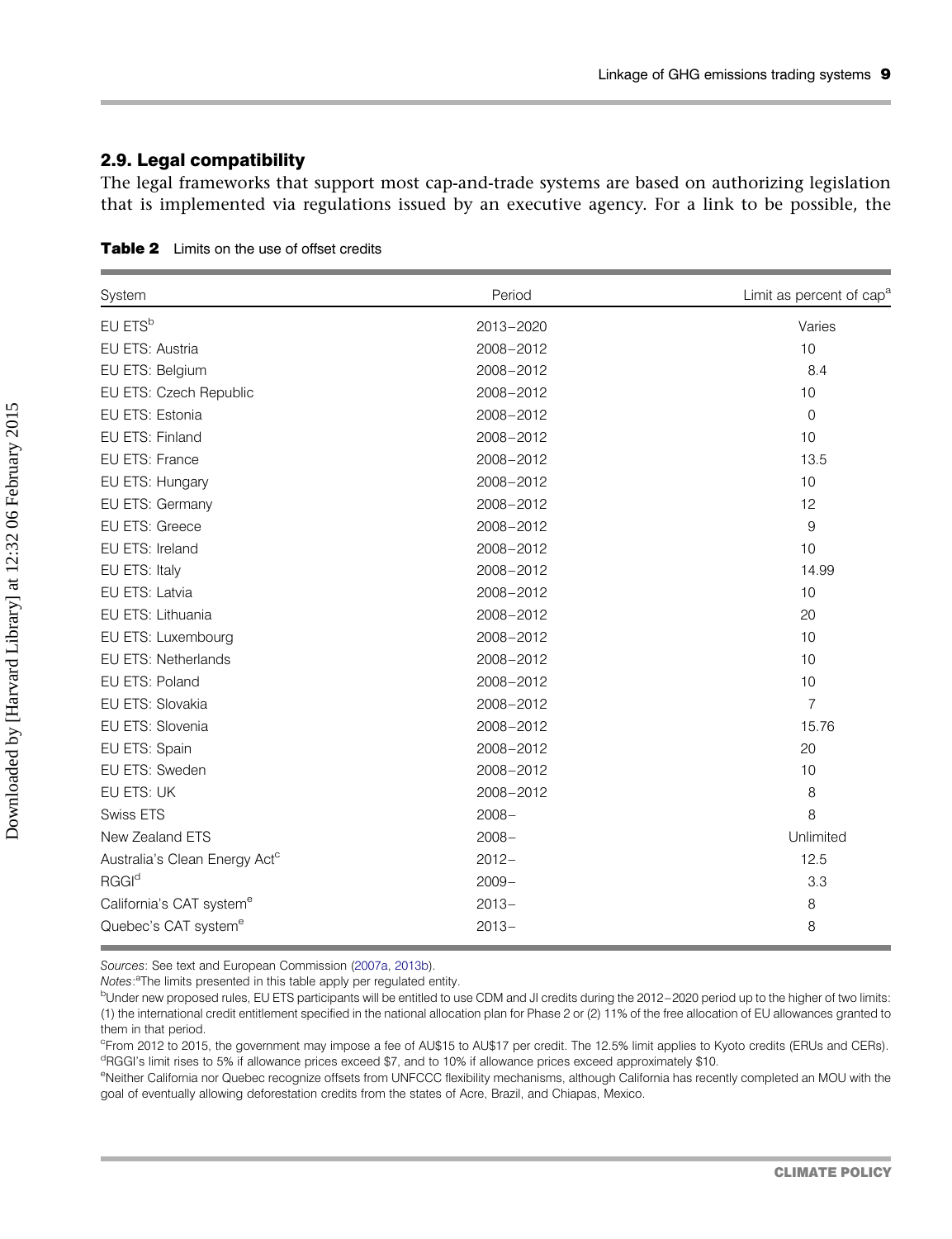legislature must have the authority to link with a foreign jurisdiction, and the executive agency must have received authority to implement appropriate linking regulations.

Legal compatibility is particularly important for sub-national systems that may lack authority to negotiate treaties with foreign nations. The empirical pattern of linkage supports this hypothesis. There are many cases of linkages between sub-national states and provinces: the RGGI states are linked together; California and Quebec will link in 2014; and California is in the process of negotiating offset protocols with Acre, Brazil, and Chiapas, Mexico. However, we are not aware of any cases of a state or province establishing links with another nation or group of nations. As California Air Resources Board Chairwoman Mary Nichols has said, 'for a state to link with a sovereign nation presents some legal challenges that would be difficult to work through' (ClimateWire, [2013b](#page-14-0)).

#### 2.10. Similarity of emissions targets and prices

Countries with very different emissions-reduction ambitions may find it difficult to negotiate a link (Burtraw, Palmer, Munnings, Weber, & Woerman, [2013\)](#page-13-0). Differences of ambition can lead to substantial differences in allowance prices, which can cause large revenue transfers that may be unpalatable to the general public. However, in theory, different ambitions need not be an important obstacle, because systems could implement an 'allowance exchange ratio' when they link (Burtraw et al., [2013](#page-13-0)). For example, one system might allow its regulated entities to substitute 1.2 foreign allowances for one domestic allowance for the purposes of domestic compliance.

In practice, differences in ambition and prices appear to be significant barriers. For example, California has cited the collapse of EUA prices as a reason for not working to develop a link with the EU ETS (ClimateWire, [2013b\)](#page-14-0). Similarly, Burtraw et al. ([2013\)](#page-13-0) argue that the absence of a link between RGGI and California is due in large part to the weakness of RGGI prices.

The understandable reluctance of many countries to engage in substantial revenue transfers leads to a climate policy irony: the linkages that could yield the greatest cost-effectiveness benefits – due to major differences in domestic allowance prices – may also be politically most difficult to implement. Conversely, the most politically feasible linkages are likely to have only modest cost-effectiveness benefits.

#### 2.11. Loss of control over carbon markets and emissions targets

Establishing a link with another system can mean sacrificing some control over domestic carbon prices. For example, after a two-way linkage occurs, prices will be determined by the equilibrium of aggregate supply and demand for allowances in the two systems. Because allowance demand is determined by the caps set by both jurisdictions, each faces the risk that the other may choose a cap that could create negative economic effects.

In practice, most nations have been price takers in linked systems. [Figure 2](#page-10-0) compiles information about all existing or proposed decisions by any nation or sub-national state to establish a link.<sup>[2](#page-13-0)</sup> For each decision, the figure calculates the ratio between the jurisdiction's domestic cap and the combined post-linkage cap in the joined system. The figure shows that most jurisdictions enter into linkages in which their domestic cap accounts for less than 10% of the combined post-linkage cap, and in all but two cases, the ratio is less than 35%. The only exceptions are California's planned link with Quebec, and the EU ETS's planned (and now cancelled) link with Australia.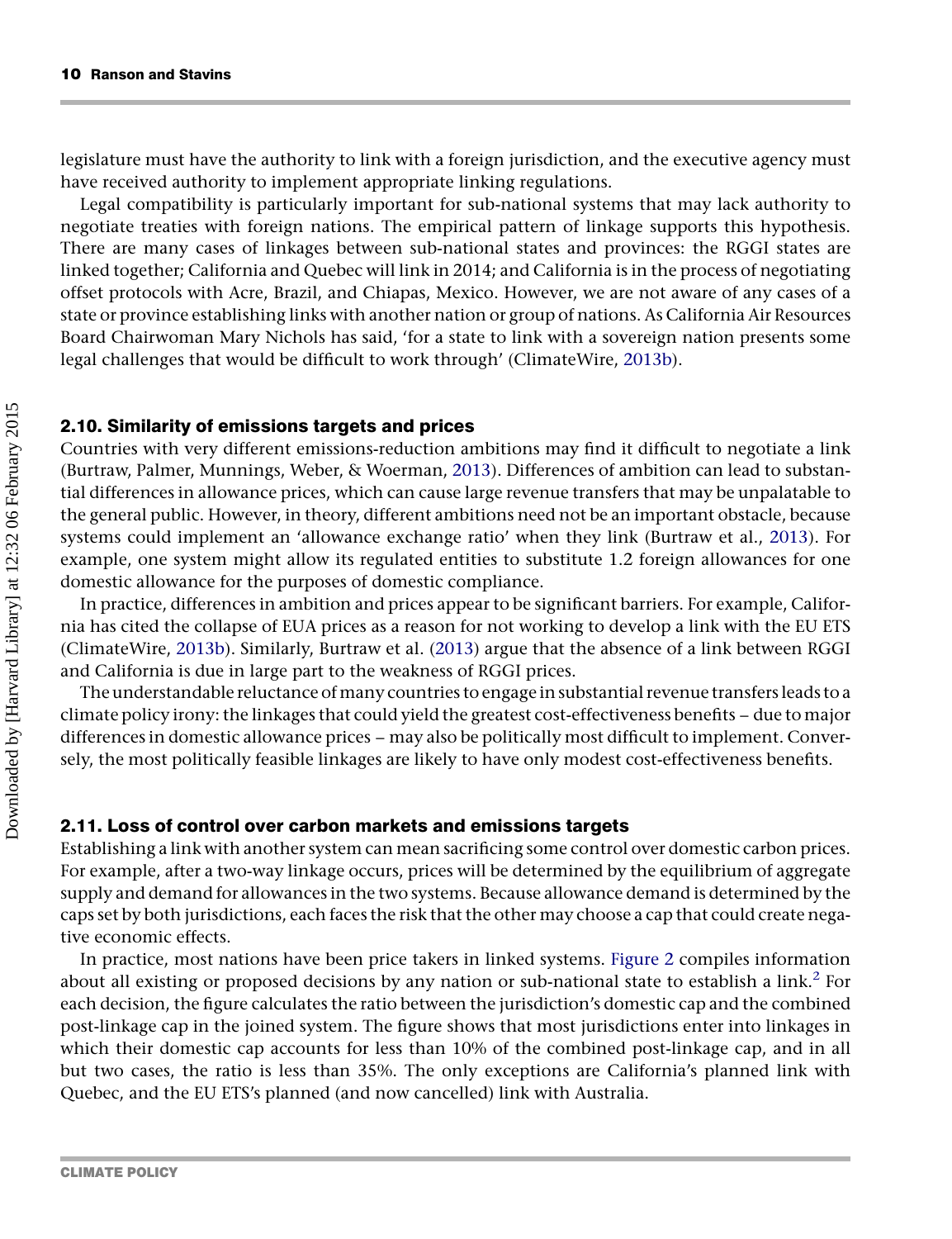<span id="page-10-0"></span>Not only does linkage require systems to give up some control over prices, it can also require them to relinquish some control over the ambition of their domestic emissions targets and to harmonize design features. For example, as part of the negotiations to link to the EU ETS, Australia had agreed to lower the maximum allowable domestic use of Kyoto units and to eliminate its planned price floor (Lancaster, [2012\)](#page-15-0).

Despite the fact that linkage leads to loss of control over domestic carbon markets, many nations and sub-national jurisdictions have chosen to establish links, suggesting that control is not a determinative factor in countries' decisions.

#### 3. Bottom-up architecture based on linkages

Could a bottom-up system of linkage become a fundamental part of a hybrid policy architecture to address climate change (Heitzig, [2013\)](#page-15-0)? A two-part evolution of such a decentralized architecture is conceivable (Jaffe et al., [2010](#page-15-0)). In the short term, indirect linkages through a common credit system such as the CDM might provide cost-effectiveness and market liquidity benefits. In the longer term, greater numbers of direct two-way and multilateral links might emerge. These links would encourage greater coordination of legislation, regulation, and institutions, while preserving national autonomy. The links, if successful, would help to develop mutual trust among nations, thus possibly paving the way for meaningful emissions reductions commitments from a broad set of participants.



Figure 2 Histogram of ratio of emissions caps between linked systems Note: Each observation represents the existing or proposed decision by a nation or state to establish a linkage. For bilateral and multilateral linkages, each partner is included as a separate observation. The outcome variable is the ratio between the nation or state's domestic cap and the combined post-linkage cap in the ioined system.

Source: see [Table 1.](#page-3-0)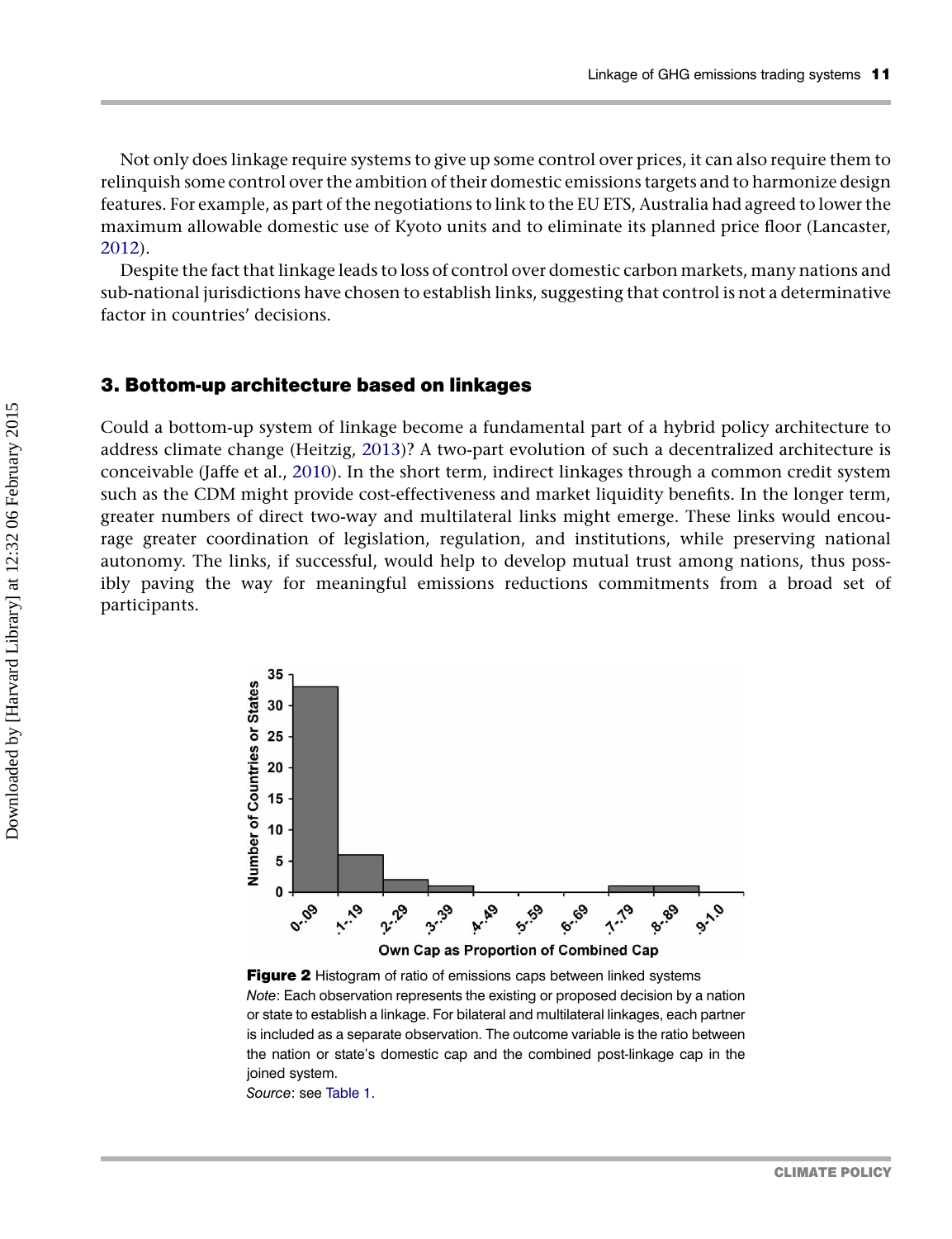Although some jurisdictions have exhibited a preference for linking their cap-and-trade systems, experience suggests that decisions about linking are affected by many economic, political, and strategic considerations. Therefore, a key question about a hybrid climate policy architecture with direct linkages is whether it could succeed in generating a sufficient quantity of GHG emissions reductions at a reasonable cost. In Section 3.1, where we evaluate the likely performance of linkage-based architecture on its own merits, the findings are not particularly encouraging, but when we compare such a bottom-up architecture with top-down alternatives in Section 3.2, a more positive prognosis emerges.

#### 3.1. An architecture of linkages may achieve limited results

Based on recent experience, three challenges to the vision of a linkage-based policy architecture stand out. First, a robust global offset market can no longer be said to be emerging. From 2004 through 2012, the CDM provided indirect links between many of the world's cap-and-trade systems. Although CDM prices were largely determined by demand from the EU ETS, several other systems – including those in New Zealand, Japan, and Switzerland – relied on the CDM as a source of credits. Now, however, the CDM is losing its central role as a source of offsets for world carbon markets. Key factors for this decline include the EU ETS decision in 2013 to limit future CDM credits to projects from LDCs and the very low price of EUAs. Additionally, new cap-and-trade systems in California and Quebec have established their own protocols for certifying offsets and have shown little interest in accepting CERs.

A second challenge to a linkage-based architecture is the reality that, once established, linkages are by no means permanent (Pizer & Yates, [2013\)](#page-15-0). Although the trend over the past decade has been one of increasing connections among GHG trading systems, there have been several major exceptions, including New Jersey's withdrawal from RGGI in 2011, the EU ETS's decision to stop accepting credits from non-LDC countries in 2013, and Australia's cancellation of its planned cap-and-trade system, which ended the nation's plans to link with the EU ETS. These three examples of delinking demonstrate that, like any other agreement, linkages can be terminated. These examples may also imply that linkage would not provide incentives for nations to commit to emissions reductions targets that are opposed by domestic constituents. Finally, whether delinking might have longerterm climate policy consequences – for example, by establishing lasting political precedents in Australia and New Jersey – is not clear.

The third challenge is how to foster linkages when they are most needed. Linkage is easiest between systems with similar allowance prices, or at least similar abatement ambitions, conditional on their relative levels of economic development. On the other hand, there is less reason for linkage when conditions are homogeneous across systems. As of spring 2014, allowance prices in the EU ETS were near E5 per metric ton, allowance prices in California were slightly above the auction floor price of US\$11.34 per metric ton, and RGGI allowance prices were approximately \$4 per short ton.

## 3.2. An architecture of direct linkages may perform better than the alternatives

In principle, a top-down agreement among the nations of the world could produce a first-best solution to the problem of climate change. Although abatement costs, GHG emissions, and climate change vulnerability all differ across nations, the logic of Coase [\(1960\)](#page-14-0) suggests that there exists some distribution of abatement responsibilities and side payments that could reduce global emissions while leaving each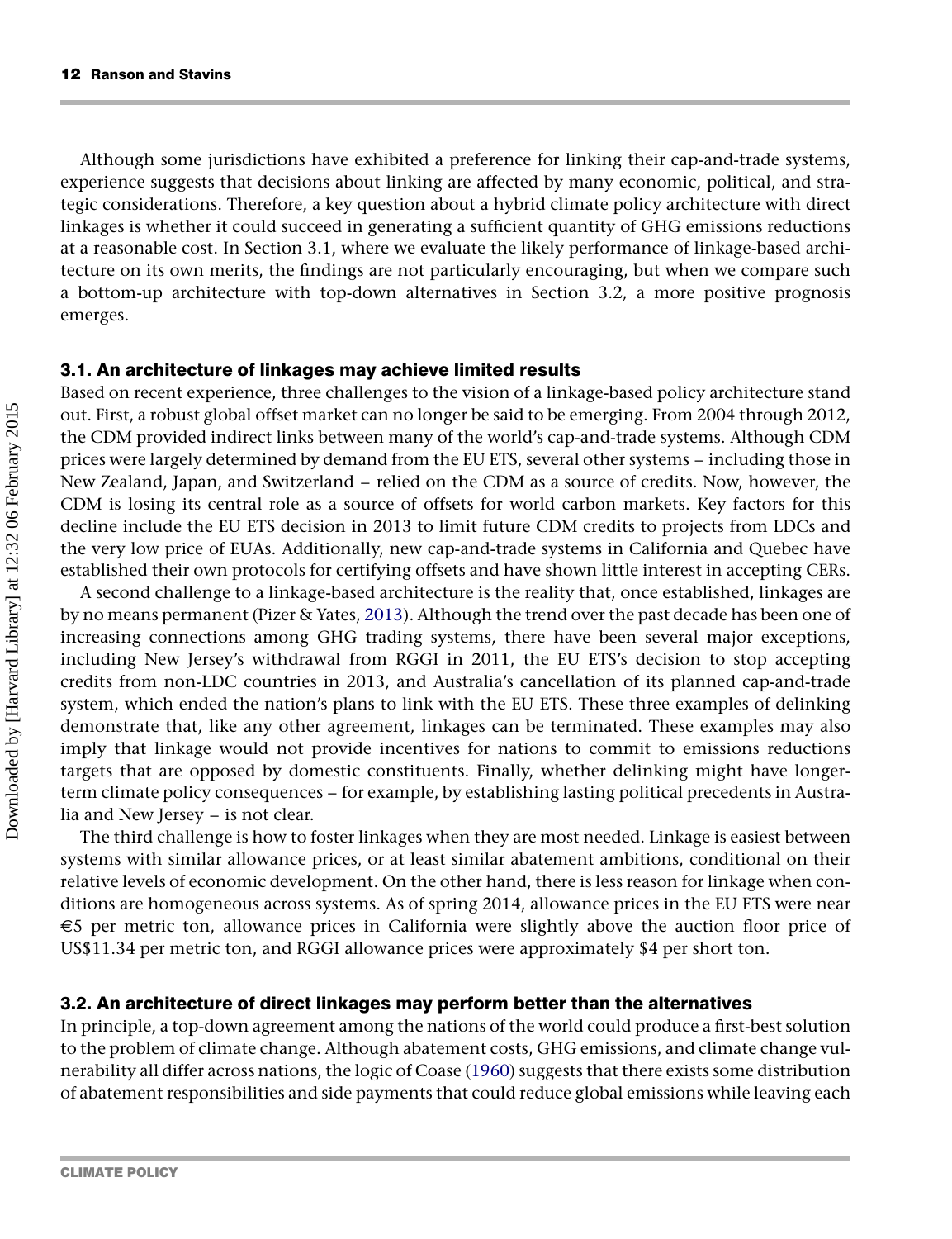nation at least as well off as it would have been in the absence of global action. The problem, of course, is that the hurdles to negotiating a successful top-down agreement for this ultimate global commons problem are exceptionally great.

Under the 1997 Kyoto Protocol, industrialized (Annex I) countries agreed to take on GHG emissions targets for a first commitment period, running from 2008 to 2012. Although the Protocol constituted a major milestone, it was never on track to produce meaningful reductions in global GHG emissions. As a consequence of Canada's withdrawal from the treaty, the decisions by Japan and Russia not to take on emissions targets for the second commitment period, and the non-participation of the US, the Kyoto Protocol currently sets emissions restrictions for industrialized nations responsible for less than 15% of global GHG emissions. Additionally, nearly all of the countries that have accepted targets under this second commitment period belong to the EU – and thus have already agreed to similar EU ETS targets.

The Durban Platform for Enhanced Action, negotiated during the 2011 Conference of the Parties in Durban, South Africa, has opened up the possibility that the world's large emerging economies could take on quantitative emissions targets (Aldy & Stavins, [2012\)](#page-13-0). However, despite this potential step forward, the Durban Platform only establishes a new negotiation process that has the goal of reaching an agreement by 2015 to bring all nations under the same legal regime by 2020. The history of climate negotiations – and of other international negotiations on topics such as trade – suggests that reaching such a broad agreement will be extraordinarily challenging.

Given the drawbacks of the Kyoto Protocol and the difficulty of establishing a new global agreement under the Durban Platform, even the medium-term prospects for practical implementation of a topdown architecture appear modest at best. So, although a top-down architecture might be a first-best approach if its enactment and implementation were politically realistic, it does not compare favourably against bottom-up and hybrid approaches when real-world feasibility is considered.

Nations have strong revealed preferences for linking, and the incentives underlying those preferences are likely to continue to produce additional direct connections among regional, national, and sub-national cap-and-trade systems. Although a bottom-up system of linkage on its own would be an imperfect and incomplete response, there is no reason it cannot play a significant role as part of a comprehensive hybrid policy architecture.

## 4. Conclusion

Developing an effective international policy architecture to address climate change has proven to be exceptionally challenging. The Kyoto Protocol has entered what is probably its final commitment period, and now covers only a small fraction of global GHG emissions. Under the Durban Platform for Enhanced Action, negotiators may now gravitate toward a hybrid system. This would combine top-down elements for a process of establishing targets (or at least procedures for assessing targets) with bottom-up elements of pledge-and-review tied closely to individual national policies and actions.

Based on recent experience, the incentives for linking such national policies are likely to continue to produce direct connections among regional, national, and sub-national cap-and-trade systems. The growing network of decentralized, direct linkages among these systems may turn out to be a key part of a future hybrid climate policy architecture.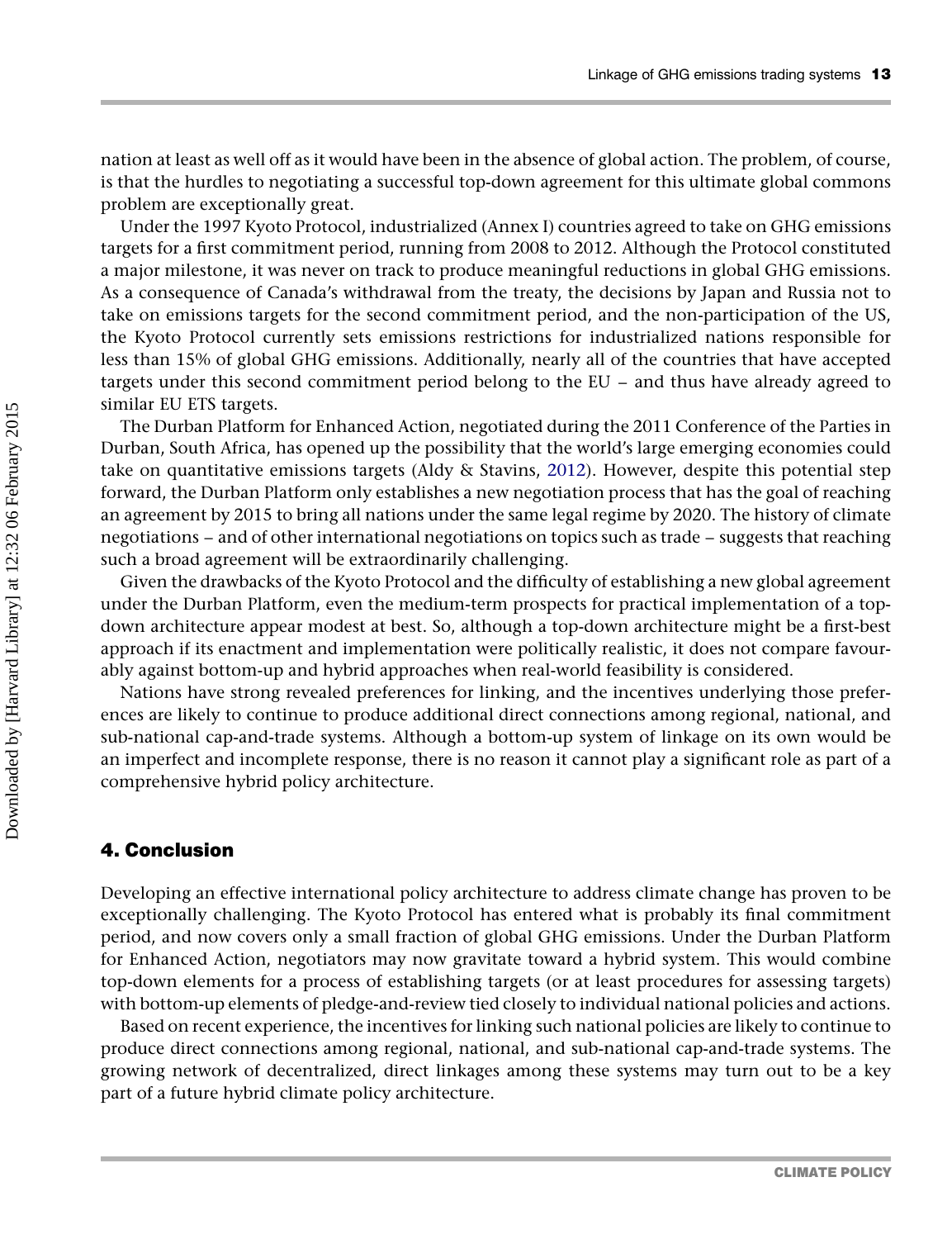## <span id="page-13-0"></span>Acknowledgements

We are grateful for research assistance provided by John Agan, and helpful comments from Gilbert Metcalf, William Pizer, and participants at a presentation of the paper at the Nineteenth Conference of the Parties of the United Nations Framework Convention on Climate Change in Warsaw, Poland. The authors are responsible for any remaining errors.

# Funding

This work was supported by a grant from the Harvard Project on Climate Agreements.

## Disclosure statement

M. Ranson has no financial interest in nor will receive any benefit from the direct applications of this research. R.N. Stavins has no financial interest in nor will receive any benefit from the direct applications of this research.

# Notes

- 1. Because some aspects of the design of China's pilot cap-and-trade systems were still unclear at the time this article was written, we do not examine potential of linkages involving these systems.
- 2. For the purposes of this analysis, we include each nation or state in a multilateral linkage as making a decision, but do not treat the system as a whole (e.g. RGGI or the EU ETS) as a decision maker. However, for bilateral linkages, we treat both partners as decisions makers (including, for example, the EU ETS decision to negotiate a link with Australia).

# **References**

- Aldy, J., & Stavins, R. N. (2012). Climate negotiations open a window: Key implications of the Durban Platform for Enhanced Action. Harvard Project on Climate Agreements. Retrieved from [http://belfercenter.hks.harvard.edu/](http://belfercenter.hks.harvard.edu/publication/22319) [publication/22319](http://belfercenter.hks.harvard.edu/publication/22319)
- Allen Consulting Group. (2005). Report to New Zealand treasury: The cost of tradable emissions units under the Kyoto Protocol. Retrieved from [www.treasury.govt.nz/publications/informationreleases/carbonprice/kp-acg-jun05.pdf](http://www.treasury.govt.nz/publications/informationreleases/carbonprice/kp-acg-jun05.pdf)
- Australian Government. (2013). Starting emissions trading on 1 July 2014: Policy summary. Retrieved from [www.](http://www.climatechange.gov.au/sites/climatechange/files/files/reducing-carbon/carbon-pricing-policy/cef-policy-summary-moving-ets.PDF) [climatechange.gov.au/sites/climatechange/files/files/reducing-carbon/carbon-pricing-policy/cef-policy-summ](http://www.climatechange.gov.au/sites/climatechange/files/files/reducing-carbon/carbon-pricing-policy/cef-policy-summary-moving-ets.PDF) [ary-moving-ets.PDF](http://www.climatechange.gov.au/sites/climatechange/files/files/reducing-carbon/carbon-pricing-policy/cef-policy-summary-moving-ets.PDF)
- Babiker, M., Reilly, J., & Viguier, L. (2004). Is international emissions trading always beneficial? The Energy Journal, 25(2), 33–56.
- Burtraw, D., Palmer, K. L., Munnings, C., Weber, P., & Woerman, M. (2013). Linking by degrees: Incremental alignment of cap-and-trade markets (RFF Discussion Paper 13-04). Retrieved from [www.rff.org/Publications/Pages/](http://www.rff.org/Publications/Pages/PublicationDetails.aspx?PublicationID=22167) [PublicationDetails.aspx?PublicationID=22167](http://www.rff.org/Publications/Pages/PublicationDetails.aspx?PublicationID=22167)
- Bushnell, J. (2013, February 11). A ton is never really a ton (blog post). Energy Economics Exchange. Retrieved from <http://energyathaas.wordpress.com/2013/02/11/a-ton-is-never-really-a-ton-2>
- Calel, R., & Dechezlepretre, A. (2012). Environmental policy and directed technological change: Evidence from the European Carbon Market (Working Paper No. 87). Centre for Climate Change Economics and Policy. Retrieved from [http://personal.lse.ac.uk/calel/Calel%20and%20Dechezlepretre%20\(2012\).pdf](http://personal.lse.ac.uk/calel/Calel%20and%20Dechezlepretre%20(2012).pdf)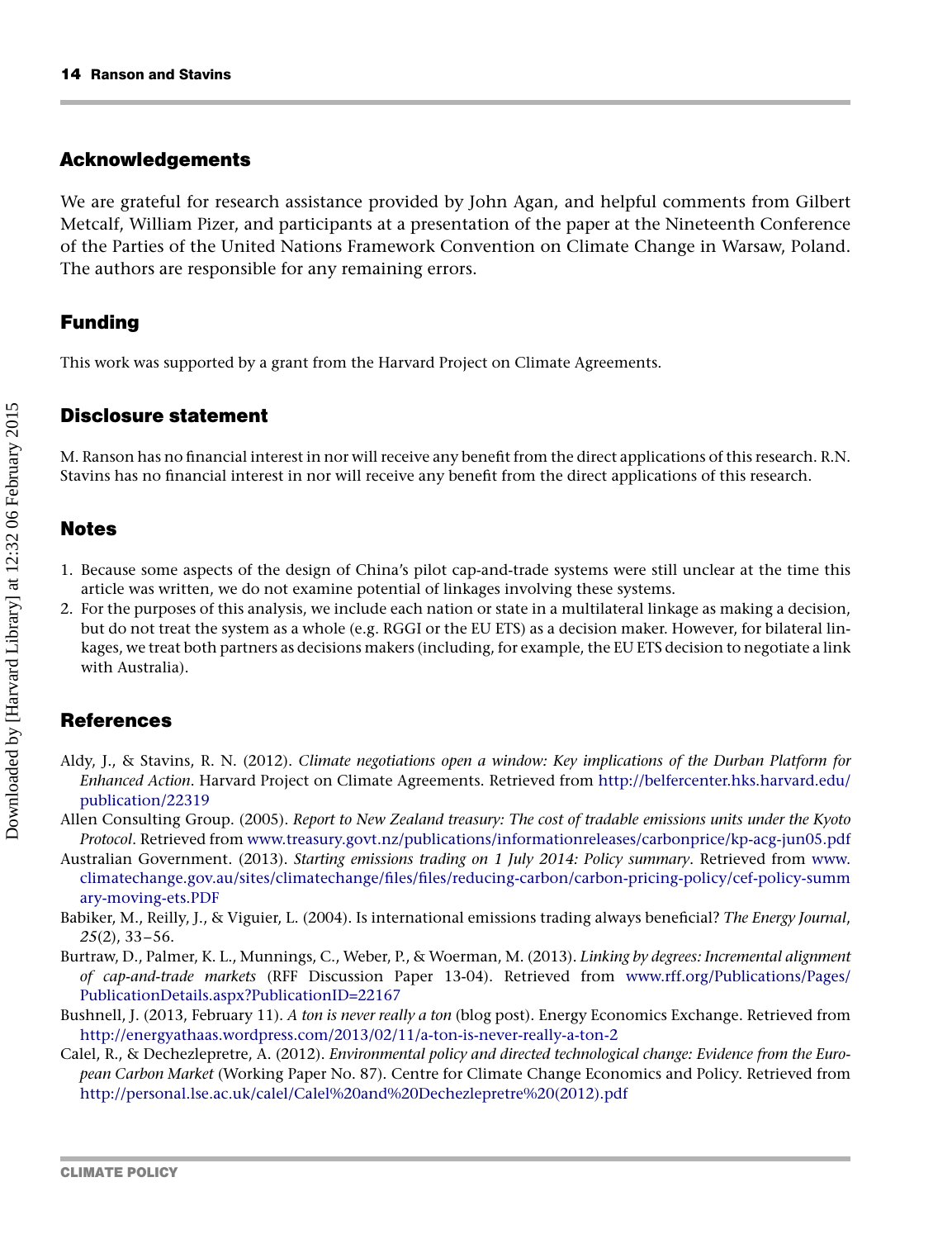- <span id="page-14-0"></span>CA ARB. (2013a). Air Resources Board sets date for linking cap-and-trade program with Québec. Sacramento, CA: California Air Resources Board. Retrieved from [www.arb.ca.gov/newsrel/newsrelease.php?id=430](http://www.arb.ca.gov/newsrel/newsrelease.php?id=430)
- CA ARB. (2013b). Quarterly auction 2, February 2013. Summary Results Report (June 5, 2013 update). Sacramento, CA: California Air Resources Board. Retrieved from [www.arb.ca.gov/cc/capandtrade/auction/february\\_2013/](http://www.arb.ca.gov/cc/capandtrade/auction/february_2013/updated_feb_results.pdf) [updated\\_feb\\_results.pdf](http://www.arb.ca.gov/cc/capandtrade/auction/february_2013/updated_feb_results.pdf)
- Carbon CommTrade. (2013). Price history: Spot NZUs. Retrieved from [https://www.commtrade.co.nz](http://www.commtrade.co.nz)
- Carbone, J. C., Helm, C., & Rutherford, T. F. (2009). The case for international emission trade in the absence of cooperative climate policy. Journal of Environmental Economics and Management, 58(3), 266–280. [doi:10.1016/j.jeem.](http://dx.doi.org/10.1016/j.jeem.2009.01.001) [2009.01.001](http://dx.doi.org/10.1016/j.jeem.2009.01.001)
- Carbon Trust. (2009). Global carbon mechanisms: Emerging lessons and implications. Retrieved from [www.carbontrust.](http://www.carbontrust.com/resources/reports/advice/global-carbon-mechanisms) [com/resources/reports/advice/global-carbon-mechanisms](http://www.carbontrust.com/resources/reports/advice/global-carbon-mechanisms)
- ClimateWire. (2013a). Legislature concerned about cap-and-trade links with other states, provinces. Retrieved from [www.](http://www.eenews.net/climatewire/2013/03/05/stories/1059977279) [eenews.net/climatewire/2013/03/05/stories/1059977279](http://www.eenews.net/climatewire/2013/03/05/stories/1059977279)
- ClimateWire. (2013b). E.U. market troubles will prevent emissions trade linkage Calif. air chief. Retrieved from [www.](http://www.eenews.net/climatewire/2013/04/19/stories/1059979761) [eenews.net/climatewire/2013/04/19/stories/1059979761](http://www.eenews.net/climatewire/2013/04/19/stories/1059979761)
- ClimateWire. (2013c). New Australian government dismantling climate policies. Retrieved from [www.eenews.net/](http://www.eenews.net/climatewire/2013/09/12/stories/1059987111) [climatewire/2013/09/12/stories/1059987111](http://www.eenews.net/climatewire/2013/09/12/stories/1059987111)
- Coase, R. H. (1960). The problem of social cost. The Journal of Law and Economics, 3, 1–44. Retrieved from [www.jstor.](http://www.jstor.org/stable/724810) [org/stable/724810](http://www.jstor.org/stable/724810)
- Combet, G., & Groser, T. (2011). Joint media release: Australia and New Zealand advance linking of their emissions trading schemes. Retrieved from [www.climatechange.gov.au/sites/climatechange/files/media/March%202013/MR20](http://www.climatechange.gov.au/sites/climatechange/files/media/March%202013/MR20111205B.pdf) [111205B.pdf](http://www.climatechange.gov.au/sites/climatechange/files/media/March%202013/MR20111205B.pdf)
- Ellerman, A. D., & Buchner, B. K. (2007). The European Union Emissions Trading Scheme: Origins, allocation, and early results. Review of Environmental Economics and Policy, 1(1), 66–87. [doi:10.1093/reep/rem003](http://dx.doi.org/10.1093/reep/rem003)
- EDF. (2010). Tropical forests protection pact hailed for protecting climate. New York, NY: Environmental Defense Fund. Retrieved from [www.edf.org/news/tropical-forests-protection-pact-hailed-protecting-climate](http://www.edf.org/news/tropical-forests-protection-pact-hailed-protecting-climate)
- EDF/IETA. (2013). Tokyo: The World's Carbon Markets: A case study guide to emissions trading. New York, NY: Environmental Defense Fund and International Emissions Trading Association. Retrieved from [www.ieta.org/](http://www.ieta.org/assets/Reports/EmissionsTradingAroundTheWorld/edf_ieta_tokyo_case_study_september_2013.pdf) [assets/Reports/EmissionsTradingAroundTheWorld/edf\\_ieta\\_tokyo\\_case\\_study\\_september\\_2013.pdf](http://www.ieta.org/assets/Reports/EmissionsTradingAroundTheWorld/edf_ieta_tokyo_case_study_september_2013.pdf)
- European Commission. (2007a). Emissions trading: EU-wide cap for 2008–2012 set at 2.08 billion allowances after assessment of national plans for Bulgaria (26 October 2007: IP/07/1614). Retrieved from [http://europa.eu/rapid/](http://europa.eu/rapid/press-release_IP-07-1614_en.htm) [press-release\\_IP-07-1614\\_en.htm](http://europa.eu/rapid/press-release_IP-07-1614_en.htm)
- European Commission. (2007b). Emissions trading: Commission announces linkage EU ETS with Norway, Iceland and Liechtenstein (26 October 2007: IP/07/1617). Retrieved from [http://europa.eu/rapid/press-release\\_IP-07-1617\\_](http://europa.eu/rapid/press-release_IP-07-1617_en.htm) [en.htm](http://europa.eu/rapid/press-release_IP-07-1617_en.htm)
- European Commission. (2010). Opening negotiations with Switzerland on linking emissions trading systems. Retrieved from [http://ec.europa.eu/clima/news/articles/news\\_2010110501\\_en.htm](http://ec.europa.eu/clima/news/articles/news_2010110501_en.htm)
- European Commission. (2011). Questions and answers on use of international credits in the third trading phase of the EU ETS. Retrieved from [http://ec.europa.eu/clima/policies/ets/linking/docs/q\\_a\\_20111114\\_en.pdf](http://ec.europa.eu/clima/policies/ets/linking/docs/q_a_20111114_en.pdf)
- European Commission. (2012). Press release: Australia and European Commission agree on pathway towards fully linking emissions trading systems. Retrieved from [http://europa.eu/rapid/press-release\\_IP-12-916\\_en.htm?locale=en#PR\\_](http://europa.eu/rapid/press-release_IP-12-916_en.htm?locale=en#PR_metaPressRelease_bottom) [metaPressRelease\\_bottom](http://europa.eu/rapid/press-release_IP-12-916_en.htm?locale=en#PR_metaPressRelease_bottom)
- European Commission. (2013a). International carbon market. Retrieved from [http://ec.europa.eu/clima/policies/ets/](http://ec.europa.eu/clima/policies/ets/linking/index_en.htm) [linking/index\\_en.htm](http://ec.europa.eu/clima/policies/ets/linking/index_en.htm)
- European Commission. (2013b). Climate Change Committee approves proposed regulation on international credit entitlements for 2013–2020. Retrieved from [http://ec.europa.eu/clima/news/articles/news\\_2013071002\\_en.htm](http://ec.europa.eu/clima/news/articles/news_2013071002_en.htm)
- European Parliament. (2004). Directive 2004/101/EC of the European Parliament and of the Council of 27 October 2004, amending Directive 2003/87/EC establishing a scheme for greenhouse gas emission allowance trading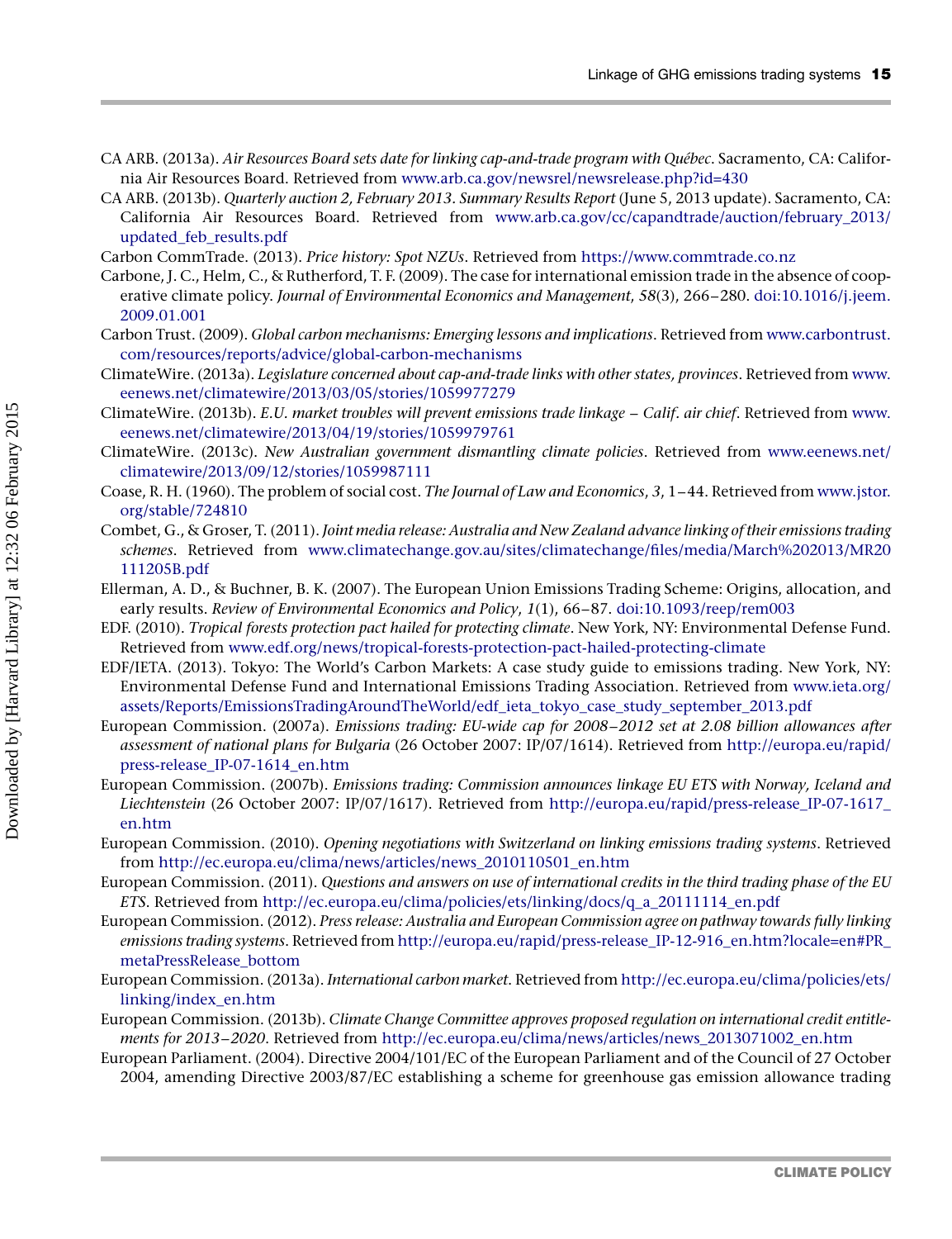<span id="page-15-0"></span>within the Community, in respect of the Kyoto Protocol's project mechanisms. Official Journal of the European Union L 338/18. Retrieved from [http://eur-lex.europa.eu/LexUriServ/LexUriServ.do?uri=CELEX:32004L01](http://eur-lex.europa.eu/LexUriServ/LexUriServ.do?uri=CELEX:32004L0101:en:NOT) [01:en:NOT](http://eur-lex.europa.eu/LexUriServ/LexUriServ.do?uri=CELEX:32004L0101:en:NOT)

- Flachsland, C., Marschinski, R., & Edenhofer, O. (2009). To link or not to link: Benefits and disadvantages of linking cap-and-trade systems. Climate Policy, 9, 358–372. [doi:10.3763/cpol.2009.0626](http://dx.doi.org/10.3763/cpol.2009.0626)
- Gavard, C., Winchester, N., Jacoby, H., & Paltsev, S. (2011). What to expect from sectoral trading: A US–China example. Climate Change Economics, 2(1), 9–26.
- Heitzig, J. (2013). Bottom up strategic linking of carbon markets: Which climate coalitions would farsighted players form? Nota di Lavoro 48.2013. Retrieved from [www.feem.it/userfiles/attach/20135281552134NDL2013-048.pdf](http://www.feem.it/userfiles/attach/20135281552134NDL2013-048.pdf)
- Jaffe, J., Ranson, M., & Stavins, R. N. (2010). Linking tradable permit systems: A key element of emerging international climate policy architecture. Ecology Law Quarterly, 36, 789–808. [www.boalt.org/elq/documents/](http://www.boalt.org/elq/documents/elq36-4-01-jaffe-2009-1209.pdf) [elq36-4-01-jaffe-2009-1209.pdf](http://www.boalt.org/elq/documents/elq36-4-01-jaffe-2009-1209.pdf)
- Lancaster, R. (2012). Editorial. Carbon Trading, 1(8), 1. Retrieved June 6, 2014, from [www.carbon-tradingmagazine.](http://www.carbon-tradingmagazine.com/wp-content/uploads/2012/09/Carbon-Trading-October-20121.pdf) [com/wp-content/uploads/2012/09/Carbon-Trading-October-20121.pdf](http://www.carbon-tradingmagazine.com/wp-content/uploads/2012/09/Carbon-Trading-October-20121.pdf)
- Mehling, M., & Haites, E. (2009). Mechanisms for linking emissions trading schemes. Climate Policy, 9, 169–184. [doi:10.3763/cpol.2008.0524](http://dx.doi.org/10.3763/cpol.2008.0524)
- Mundaca, L., & Richter, J. L. (2013). Challenges for New Zealand's carbon market. Nature Climate Change, 3, 1006– 1008.
- Newell, R. G., Pizer, W. A., & Raimi, D. (2013). Carbon markets 15 years after Kyoto: Lessons learned, new challenges. Journal of Economic Perspectives, 27(1), 123–146. [doi:10.1257/jep.27.1.123](http://dx.doi.org/10.1257/jep.27.1.123)
- New Zealand Ministry of the Environment. (2011). Emissions trading scheme review 2011: Issues statement and call for written submission. Wellington: Emissions Trading Scheme Review Panel, Ministry for the Environment. Retrieved from [www.climatechange.govt.nz/emissions-trading-scheme/ets-review-2011/issues-statement.pdf](http://www.climatechange.govt.nz/emissions-trading-scheme/ets-review-2011/issues-statement.pdf)
- New Zealand Parliament. (2008). Climate change response (emissions trading) amendment act 2008 (Public Act 2008 No. 85). Retrieved from [www.legislation.govt.nz/act/public/2008/0085/latest/DLM1130932.html](http://www.legislation.govt.nz/act/public/2008/0085/latest/DLM1130932.html)
- NJ.com. (2011). Gov. Christie announces N.J. pulling out of regional environmental initiative. Retrieved from [www.nj.](http://www.nj.com/politics/index.ssf/2011/05/gov_christie_to_announce_nj_pu.html) [com/politics/index.ssf/2011/05/gov\\_christie\\_to\\_announce\\_nj\\_pu.html](http://www.nj.com/politics/index.ssf/2011/05/gov_christie_to_announce_nj_pu.html)
- Pizer, W., & Yates, A. (2013). Breaking up may not be hard to do: Terminating links between emission trading programs (Working Paper). Retrieved from [www.hks.harvard.edu/var/ezp\\_site/storage/fckeditor/file/RPP\\_2013\\_12\\_](http://www.hks.harvard.edu/var/ezp_site/storage/fckeditor/file/RPP_2013_12_Pizer_Yates(1).pdf) [Pizer\\_Yates\(1\).pdf](http://www.hks.harvard.edu/var/ezp_site/storage/fckeditor/file/RPP_2013_12_Pizer_Yates(1).pdf)
- Quebec MDDEFP. (2013). The Québec cap and trade system for greenhouse gas emissions allowances: Regulatory information. Québec: Québec Ministère du Développement durable, de l'Environnement, de la Faune et des Parcs. Retrieved from [www.mddefp.gouv.qc.ca/changements/carbone/Systeme-plafonnement-droits-GES-en.htm](http://www.mddefp.gouv.qc.ca/changements/carbone/Systeme-plafonnement-droits-GES-en.htm)
- RGGI. (2008). Regional greenhouse gas initiative model rule: 12/31/08 Final with Corrections. Part XX CO<sub>2</sub> Budget Trading Program. New York, NY: Regional Greenhouse Gas Initiative. Retrieved from [www.rggi.org/docs/Model%](http://www.rggi.org/docs/Model%20Rule%20Revised%2012.31.08.pdf) [20Rule%20Revised%2012.31.08.pdf](http://www.rggi.org/docs/Model%20Rule%20Revised%2012.31.08.pdf)
- RGGI. (2013a). State statutes & regulations. New York, NY: Regional Greenhouse Gas Initiative. Retrieved from [http://](http://rggi.org/design/regulations) [rggi.org/design/regulations](http://rggi.org/design/regulations)
- RGGI. (2013b). Summary of RGGI Model Rule changes, February 2013. New York, NY: Regional Greenhouse Gas Initiative. Retrieved from [www.rggi.org/docs/ProgramReview/\\_FinalProgramReviewMaterials/Model\\_Rule\\_Summary.](http://www.rggi.org/docs/ProgramReview/_FinalProgramReviewMaterials/Model_Rule_Summary.pdf) [pdf](http://www.rggi.org/docs/ProgramReview/_FinalProgramReviewMaterials/Model_Rule_Summary.pdf)
- SENDECO<sub>2</sub>. (2013). CO<sub>2</sub> Prices: 2008–2013. Lisboa: SENDECO<sub>2</sub>. Retrieved from [www.sendeco2.com/uk/precio\\_](http://www.sendeco2.com/uk/precio_co2.asp?ssidi=3) [co2.asp?ssidi=3](http://www.sendeco2.com/uk/precio_co2.asp?ssidi=3)
- Sijm, J. P. M. (2009). Tradable carbon allowances: The experience of the EU and lessons learned (p. 21). Petten: Energy Research Centre of the Netherlands. Retrieved from [www.ecn.nl/docs/library/report/2009/e09078.pdf](http://www.ecn.nl/docs/library/report/2009/e09078.pdf)
- Sopher, P., & Mansell, A. (2013). Norway the world's carbon markets: A case study guide to emissions trading (pp. 1–2). Washington, DC: Environmental Defense Fund and International Emissions Trading Association. Retrieved from [www.edf.org/sites/default/files/EDF\\_IETA\\_Norway\\_Case\\_Study\\_May\\_2013.pdf](http://www.edf.org/sites/default/files/EDF_IETA_Norway_Case_Study_May_2013.pdf)